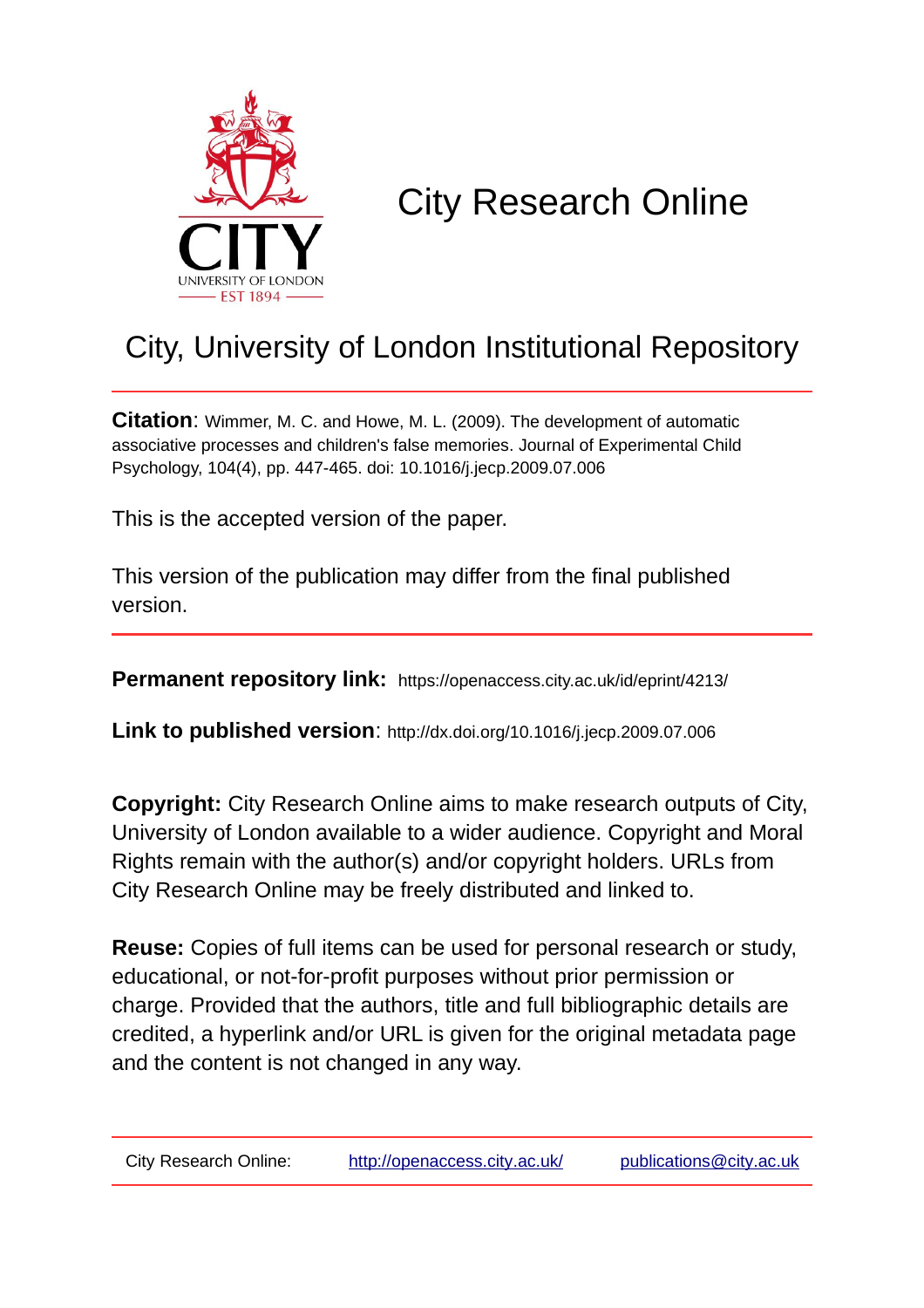# RUNNING HEAD: Automaticity and Children's Memory Illusions

The Development of Automatic Associative Processes and Children's False Memories

Marina C. Wimmer and Mark L. Howe Lancaster University

| Send correspondence to: | Prof. Mark L. Howe                       |
|-------------------------|------------------------------------------|
|                         | Centre for Research in Human Development |
|                         | <b>Lancaster University</b>              |
|                         | Lancaster, UK LA1 4YF                    |
|                         | email: mark.howe@lancaster.ac.uk         |

#### **Authors' Note**

Marina C. Wimmer and Mark L. Howe, Centre for Research in Human Development, Lancaster University, UK. This research was supported by a grant from the Economic and Social Research Council, UK (RES-062-23-0452) to Mark L. Howe. Correspondence concerning this research should be sent to Marina C. Wimmer or Mark L. Howe, Department of Psychology, Lancaster University, Lancaster, LA1 4YF, United Kingdom, e-mail: m.wimmer@lancaster.ac.uk, mark.howe@lancaster.ac.uk.

> IN PRESS: *Journal of Experimental Child Psychology*. Do not quote without authors' consent.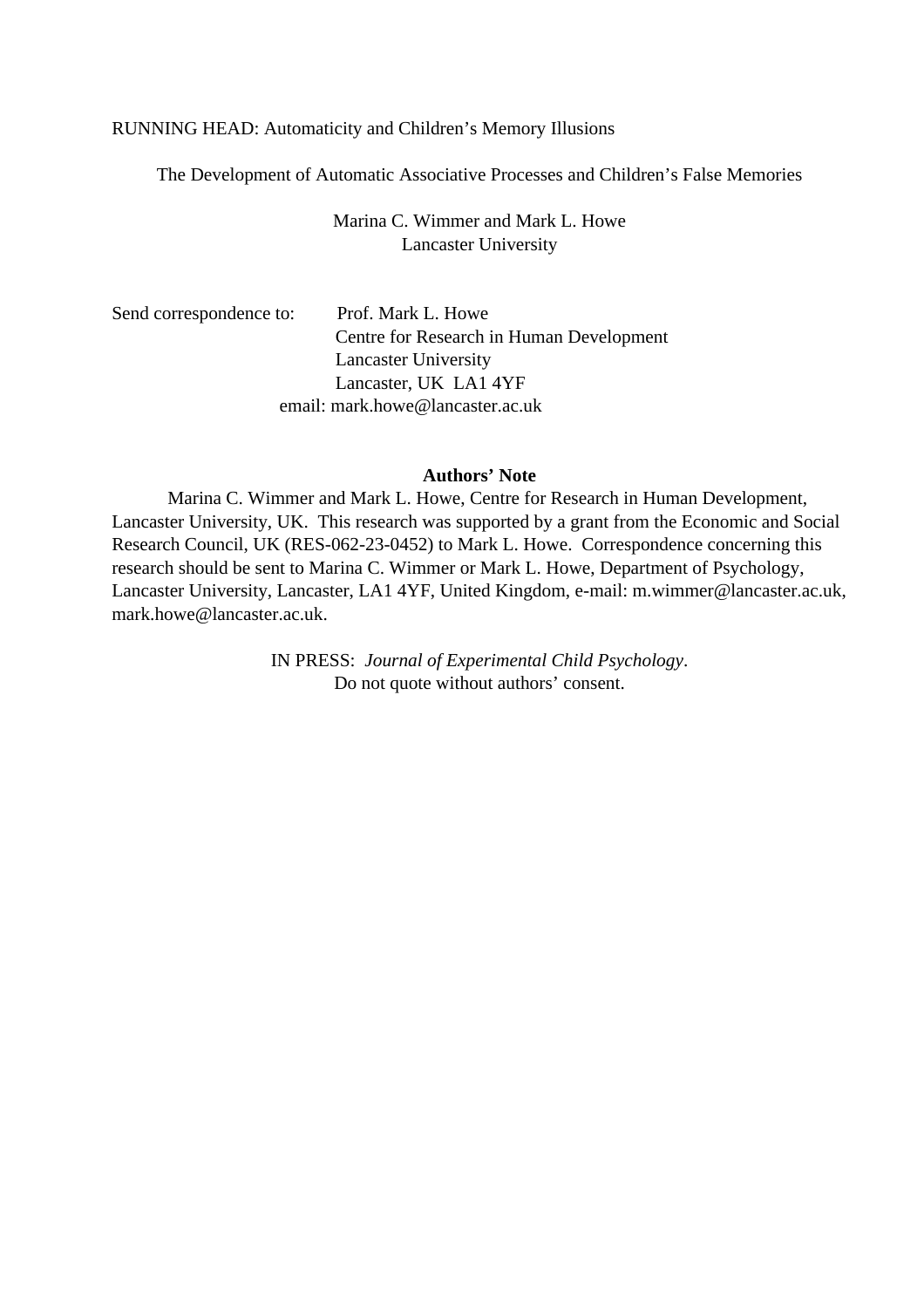# **Abstract**

We investigated children's ability to generate associations and how automaticity of associative activation unfolds developmentally. Children generated associative responses using a single- (Experiment 1) or a DRM-like multiple-associates paradigm (Experiment 2). The results indicated that children's ability to generate meaningful word associates, and the automaticity with which they were generated, increased between the ages of 5, 7, and 11 years. These findings suggest that children's domain-specific knowledge base and the associative connections among related concepts are present and continue to develop from a very early age. Moreover, there is an increase in how automatically these concepts are activated with age, something that results from domain general developments in speed of processing. These changes are consistent with the neurodevelopmental literature and together, may provide a more complete explanation of the development of memory illusions.

Keywords: implicit associative responses; automatic processes; false memory development; associative-activation theory; source-monitoring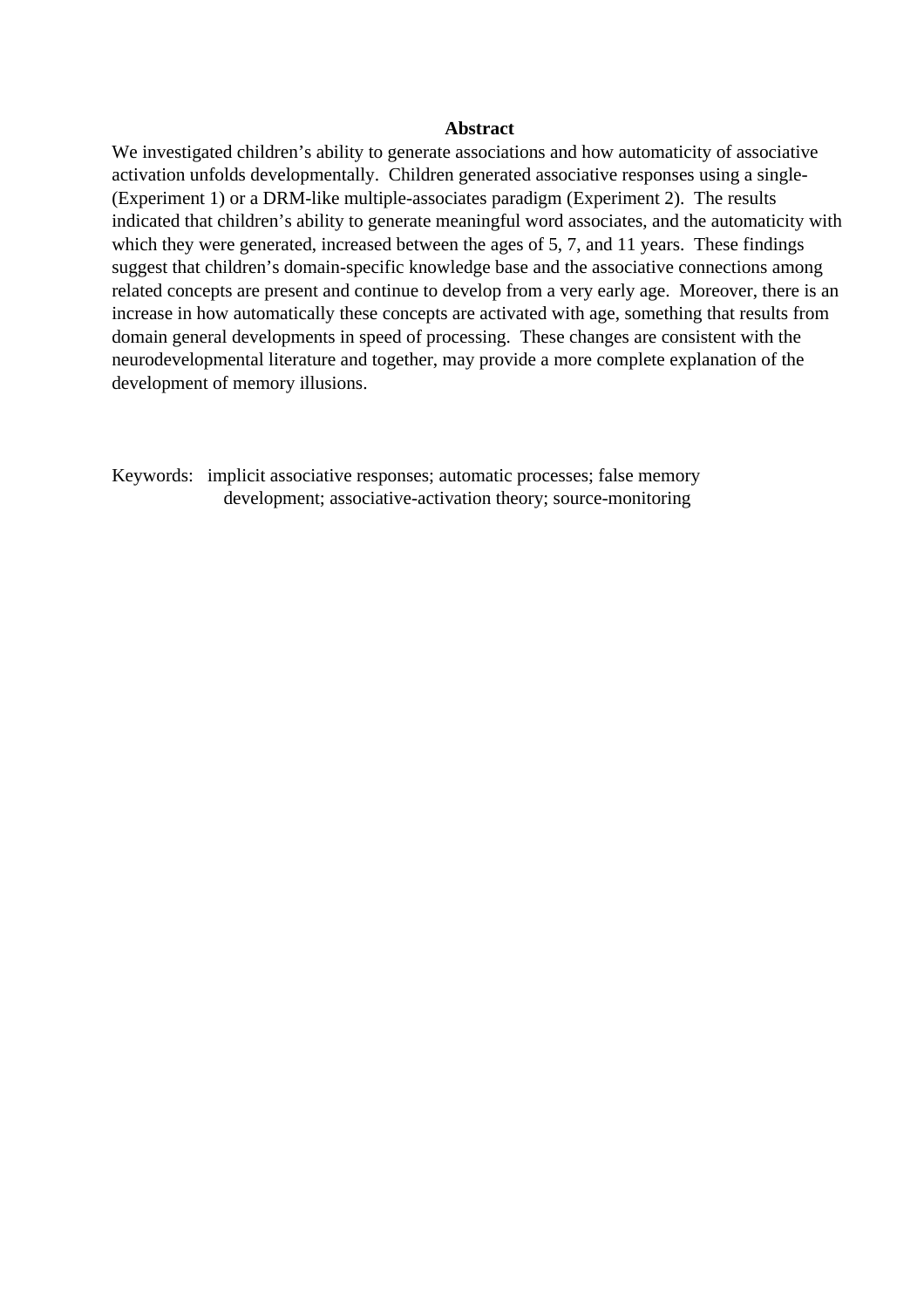#### **The Development of Automatic Associative Processes and Children's False Memories**

A well-established finding in the literature on children's memory is that younger children are frequently more susceptible to misinformation effects than older children and adults. This age effect has been reliably shown in studies that have used suggestibility or misinformation manipulations in order to taint children's memories (Ceci, Ross, & Toglia, 1987). Thus, the message from suggestibility research is that false memories *decrease* with age in childhood.

In contrast, over the past years, studies that have implemented the Deese/Roediger-McDermott (DRM) paradigm (Deese, 1959; Roediger & McDermott, 1995), have shown that children's spontaneous false memories *increase* with age (Brainerd, Forrest, Karibian, & Reyna, 2006; Dewhurst, Pursglove, & Lewis, 2007; Dewhurst & Robinson, 2004; Howe, Wimmer, & Blease, 2009a). In the DRM paradigm participants study lists of words that are all associated with a non-presented word, the "critical lure". For example, "hot", "snow", "warm", "winter", "ice", and so forth, are all associated with the critical lure, "*cold*". Despite never hearing the word "*cold*", participants falsely recollect "*cold*" along with correctly remembering list items that were presented.

What the findings from these different paradigms reveal is that there exists one set of conditions under which false memories increase with age (DRM paradigm) and another set of conditions under which false memories decrease with age (suggestibility paradigm). A recent study by Ceci, Papierno, and Kulkofsky (2007) may provide some insight into why these different trends have emerged across these two paradigms. They investigated how 4- and 9-year-old children's individual associations for concepts influenced their suggestibility. Specifically, when a suggested distractor is judged to be strongly associated to an original item's representation (and these judgements differed between 4- and 9-year-olds), children's susceptibility to misinformation increased compared to when that information was less strongly associated, regardless of age. Apparently, there is an important relation between knowledge representation that is age dependent and suggestibility. That is, suggestibility is greater when it is mapped onto age-appropriate knowledge representations and the task encourages associative processing. What these results suggest is that the discrepancy between the findings for suggestibility and spontaneous false memories may be more apparent than real. Indeed, studies to date seem to show that at least one hallmark of children's false memories is the (often spontaneous) formation of associations and that the nature of these associations changes with age. In order to extend this line of inquiry and study these underlying associative processes in greater detail, we adopted a DRM-like procedure, as this has quickly become the *sine qua non* for research on associative processing in both children and adults (see Gallo, 2006).

One problem with using the DRM paradigm in child research is that the word lists that are typically used are those derived from adult word association norms (e.g., Nelson, McEvoy, & Schreiber, 1999). Research on children's memory organization, like that just reviewed (Ceci et al., 2007), suggests that although associative links between concepts appear at a relatively young age, they are further strengthened and refined with increases in both knowledge and experience (Bjorklund, 1987, 2005). Because children's knowledge base is different from adults', using adult normed word lists may explain why children have fewer false memories than adults.

Recently, three studies addressed this issue and used children's associations to construct word lists (Anastasi & Rhodes, 2008; Carneiro, Albuquerque, Fernandez, & Esteves, 2007; Metzger, Warren, Shelton, Price, Reed, & Williams, 2008). Interestingly, all three studies found that although developmental trends were considerably attenuated, false memories still tended to increase with age. These findings suggest that the increase in false memories with age cannot be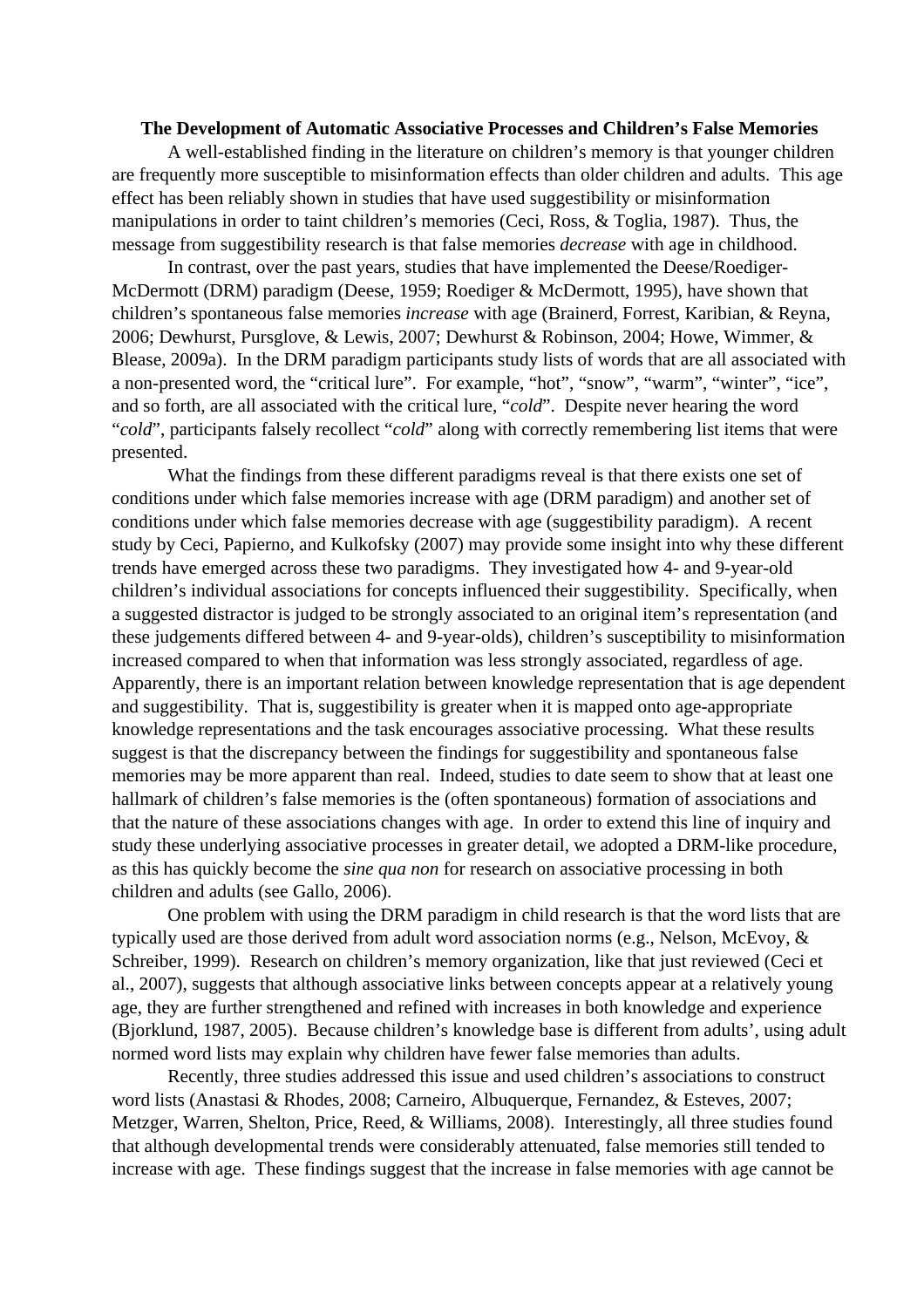attributed solely to changes in the content or organization of children's knowledge base. Rather, as suggested in the Associative-activation theory (AAT; Howe, Wimmer, Gagnon, & Plumpton, 2009b), it is likely that these additional increases in false memory rates with age are due to increases in children's ability to automatically activate and use associative relations much in the same way as adults (Kimball & Bjork, 2002). In particular, AAT suggests that false memory development is the result of increases in the number and strength of associative relations in children's knowledge base as well as the speed and automaticity with which these associative relations are accessed and activated.

An alternative theory, Fuzzy-trace-theory (FTT; e.g., Brainerd, Reyna, & Ceci, 2008), suggests that children's memory is organized by two different memory traces: a verbatim and a gist trace. Verbatim traces encode surface features of items such as, for example, the phonological structure of a word. Gist traces encode the meaning or overall theme of a word or list of words. Children's false memories increase with age because gist extraction processes improve with age. The difference between the two theories is that FTT explains age increases in false memories in terms of coincident changes in *gist extraction* whereas AAT explains these same changes in terms of increases in the number and speed of direct *activation processes* among items in a semantic network.

Both AAT and FTT agree that for false memories to occur it is necessary to have a preexisting lexicon of associations and this lexicon needs to be activated mentally (see also Gallo, 2006 for a more in depth discussion). Somewhat surprisingly, despite this agreement, there is little research on how children's ability to form spontaneous associations develops. The current research aims to shed more light on this. Specifically, in two experiments, we examine the development of both number and type of word associations and their interconnections in children's lexicons and the automaticity with which these items are accessed.

It has been demonstrated that children's false memories are produced less automatically than adults' (Howe, 2005). That is, when instructed to "forget" items that have been studied, both children's and adults' true memories decrease. In contrast, for false memories, only children's but not adults' decreased in comparison to a control condition with no instructions (Howe, 2005; Kimball & Bjork, 2002). Thus, when using a directed forgetting paradigm, although both children and adults can suppress true memories, only children seem to be able to suppress false memories. This lack of inhibition in adults' false memories in a directed forgetting paradigm, suggests that they are generated more automatically outside of conscious awareness. For children, these items, like items on the studied list itself, can be inhibited and appear to be treated as if they are part of the episodic list. To date, however, only Howe (2005) has investigated age differences in the automaticity of false memory generation and even this study was restricted to a single component of automaticity, namely response inhibition. Because little is known about the automaticity of children's associations, or how they come to automatically access and activate concepts in memory, the purpose of the current research is to investigate these developments in 5-, 7-, and 11 year-olds. To be precise, we examine a different aspect of automaticity than that studied by Howe (2005), namely, age changes in the speed with which children can generate associative responses. Here, we use speed of processing of an associative response as an index of automaticity. In particular, if the knowledge representation of an association is strong, then associative activation will be less effortful and faster. Less effortful and faster processing indicates automaticity. Therefore, for the purposes of the current research, we use speed of processing as an index of automaticity.

The study of age changes in speed-of-processing is well motivated from other areas of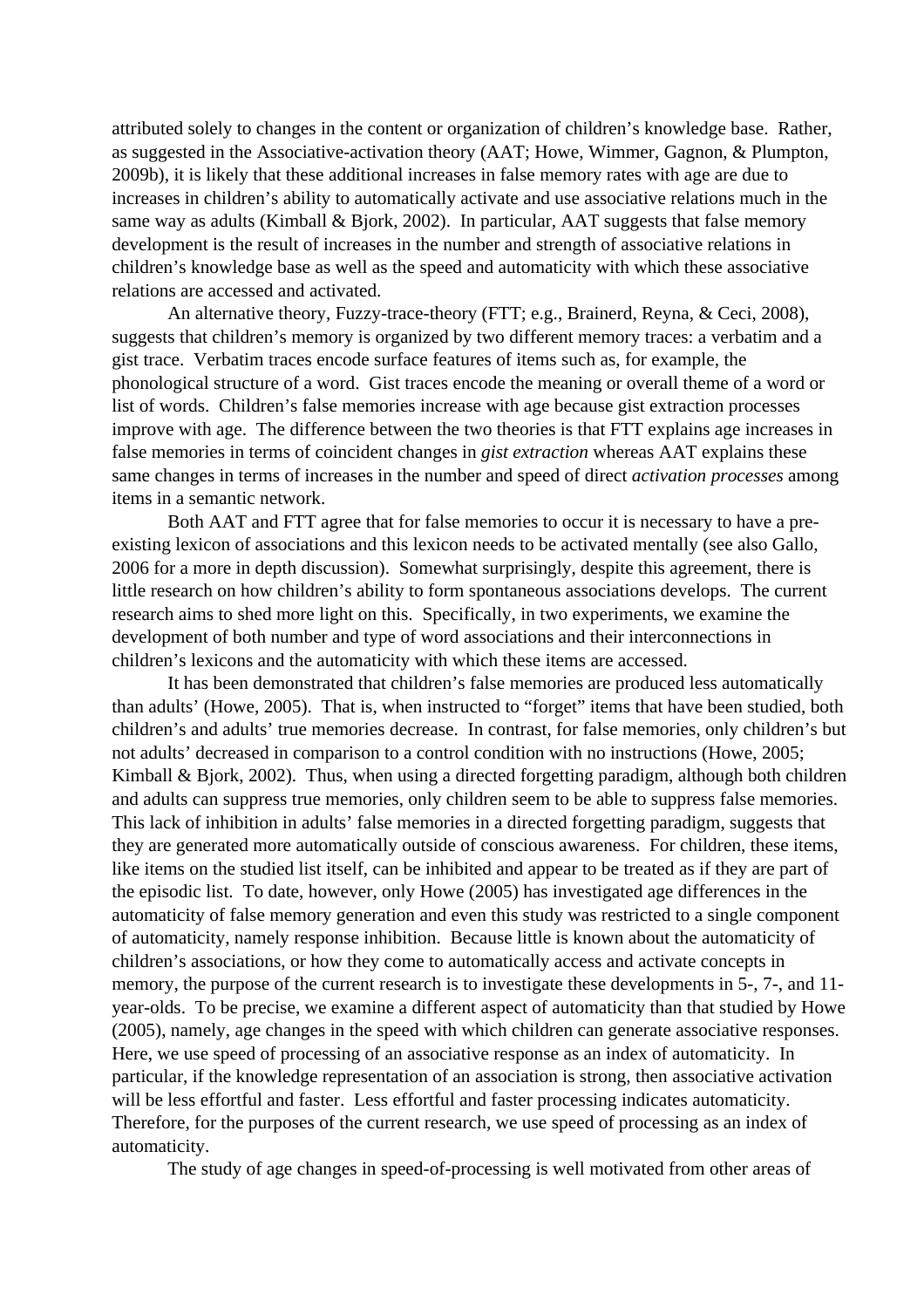research with children, namely, the finding that children's automaticity in solving cognitive tasks increases with age. For example, children's increase in processing speed on a variety of cognitive tasks (e.g., visual and memory search, mental rotation, mental addition) has been described by a single exponential function (Kail, 1988). This finding suggests that although the development of specific areas of knowledge may be a domain-specific characteristic of children's memory development, changes in speed of processing may be a more domain-general development, one that affects all areas of children's cognitive processing including memory and, potentially, false recollection. However, the question arises, how the development of both is connected. That is, studies that have examined false memory development have either addressed the issue of knowledge base (e.g., Howe et al., 2009b; Metzger et al., 2008) or of automaticity (e.g., Howe, 2005), but never both simultaneously.

 An exception to this is an early study by Hall (1969) that gives an indication of how children's associative processes develop in relation to knowledge base and automaticity. He found that 6- and 9-year-old children have more difficulties correctly recognizing word associates that have been produced by themselves than recognizing words that have been produced by another person. This lack of memory advantage for the involvement of the self stands in contrast to an extensive literature that suggests an increased accuracy of remembering self-generated events (e.g., actions and thoughts) in comparison to external-generated events (Foley, Johnson, & Raye, 1983; Roberts & Blades, 2005). How can this discrepancy be explained? These inconsistent findings of a memory advantage for the self versus a memory disadvantage for the self, suggest that these responses are generated in a qualitatively different fashion. Specifically, Hall's (1969) finding that self-produced word associates are less well remembered suggests that they may be less conscious than ones generated by others. They may be less conscious because they may have been generated automatically based on a child's pre-existing knowledge base and the links among associations. Underwood (1965) used the phrase implicit associative responses (IARs) to describe the pattern of associations generated spontaneously by participants in response to words that have been presented.

Interestingly, Hall (1969) also demonstrated that with development, children get better at discriminating whether information was self-generated or generated by another person. Discriminating whether information is self- or other-generated is a form of source monitoring – the ability to distinguish between memories based on the origin or source of those memories (Johnson, Hashtroudi, & Lindsay, 1993). There is a large body of evidence showing that children's discrimination of internally versus externally generated actions and words increases with age (Foley, Durso, Wilder, & Friedman, 1991; Foley & Johnson, 1985; Foley, et al., 1983; Lindsay, Johnson, & Kwon, 1991; Roberts & Blades, 1998). Source monitoring errors can also be a source of false memories in adults. In particular, source monitoring has been embedded in the Activation-monitoring theory of false recollection in adults (AMT; Roediger, Balota, & Watson, 2001). Like AAT, AMT views false memories as a product of spreading associative activation processes. Unlike AAT, AMT also states that for adults whose source monitoring skills are better developed than children's, false memories occur because of source-monitoring errors. Specifically, false memories occur because participants cannot determine the source of the critical lure – whether it has been generated internally or was part of the episodic list. In fact, adult participants frequently believe that they accurately remember that a critical lure had been presented and do so with a high degree of confidence (Roediger & McDermott, 1995). Unfortunately, a source-monitoring explanation cannot account for children's increase in false memories with age because it would lead to the prediction that younger children should have more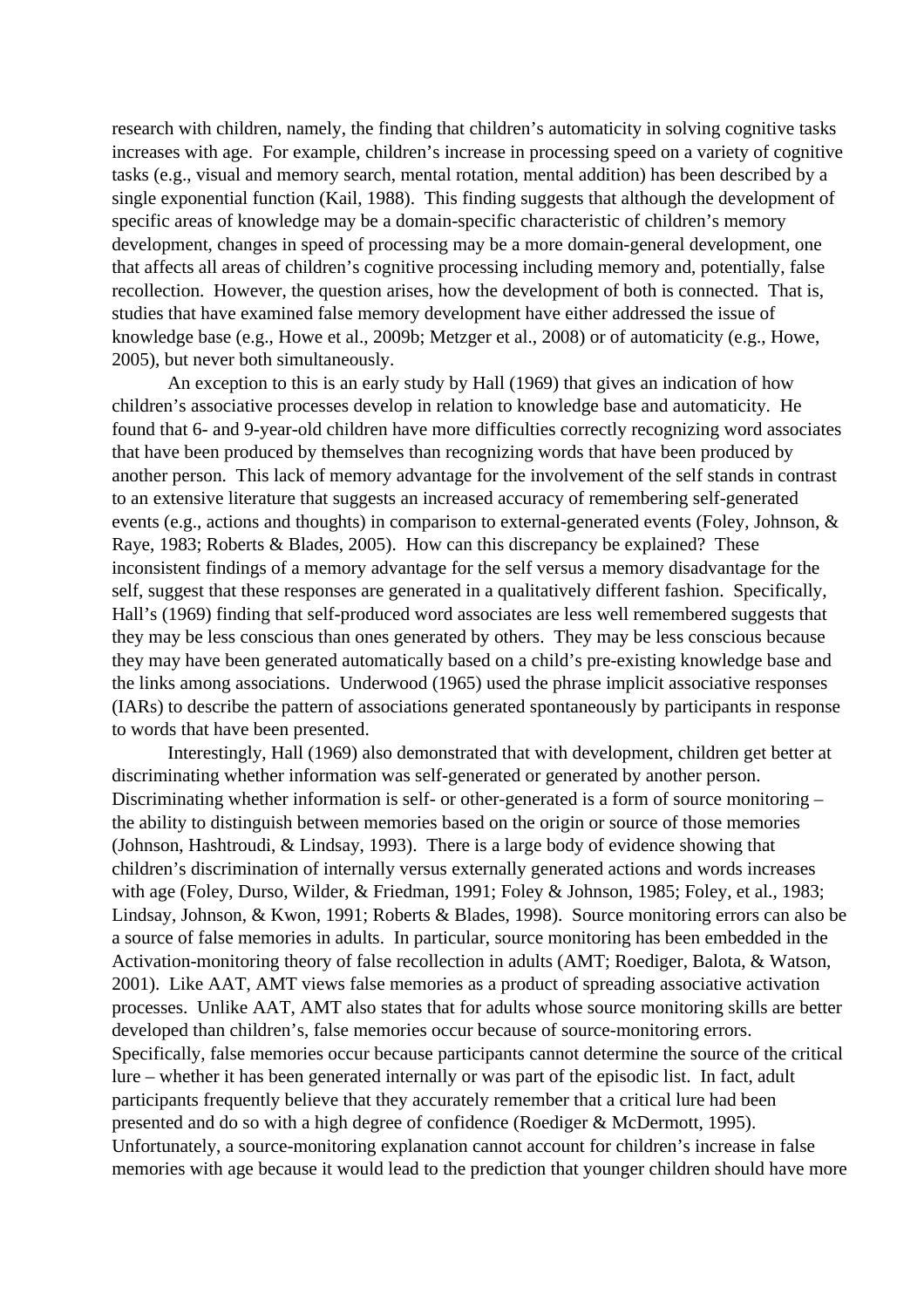false memories than older children because they have poorer source-monitoring skills (Johnson et al., 1993).

However, there may be conditions under which source-monitoring errors can explain children's increase in false memories with age. In particular, in conditions under which the spontaneous formation of associations is encouraged, as in the DRM paradigm, and where this association formation is derived from automatic processes, a correct source judgement may be more difficult. That is, if a "false" association is formed spontaneously then it may become part of the studied associative information and cannot be distinguished from non-presented information. Further, if false memories are generated more automatically with age, then the greater the automaticity, the more difficult a source judgment may be, resulting in a developmental reversal of source-monitoring abilities. We investigated this possibility in the current research. Specifically, we were interested in children's developing ability to discriminate self- from other-generated information when information is derived from either automatic or conscious associative processes. Moreover, we were interested in whether source confusions, like those observed in adults' false memories, can explain the increase in the number of false memories with age in childhood when those memories are generated automatically.

In sum, there are several processes that develop over childhood and their interplay may contribute to false memory formation: reorganization of knowledge, speed of processing, and source-monitoring developments. The aim of the current research was to shed more light onto the development of these processes, their interplay, and their relation to developmental increases in false memories. To do this, we used a word association task in Experiment 1 to investigate the development of children's spontaneous associative processes based on pre-existing knowledge. In Experiment 2 we investigated how children form associations between multiple word associates in a DRM-like paradigm. The crucial questions concerning children's spontaneous associations were (a) how does children's knowledge organization change with age, (b) how are spontaneous associations formed or activated when they are encouraged, and (c) does the automaticity of children's associative connections increase with age? In both experiments, we investigated how the speed of associative responses increased with age by measuring the time it took each child to generate their own word associations from their own knowledge base.

In addition, we were interested in how the development of associative representations and their activation relates to source-monitoring development and to false memories. The key question concerning source monitoring was whether we find increasing automatic processing with age is correlated with increasing difficultly judging the source of information in memory. In order to investigate this question, across both experiments we explored children's ability to discriminate the source of generated information (self versus other) as a function of whether that information is generated consciously or automatically. Investigating the development of implicit associative processes, the speed with which these associations are generated, and source-monitoring developments, as well as their relation to false memories, allows us to gain more insight into how these processes develop in isolation, in combination, and document their relevance for developmental increases in false memories.

#### **Experiment 1**

We used Hall's (1969) paradigm with slight modifications in order to investigate the development of implicit associative responses, their automaticity, and children's ability to discriminate the source of associations. We included a broader age range, 5-, 7-, and 11-yearolds, and used a two-step response mode. Children were given a word and asked to provide the first word that came to mind. We were interested in what type of responses children across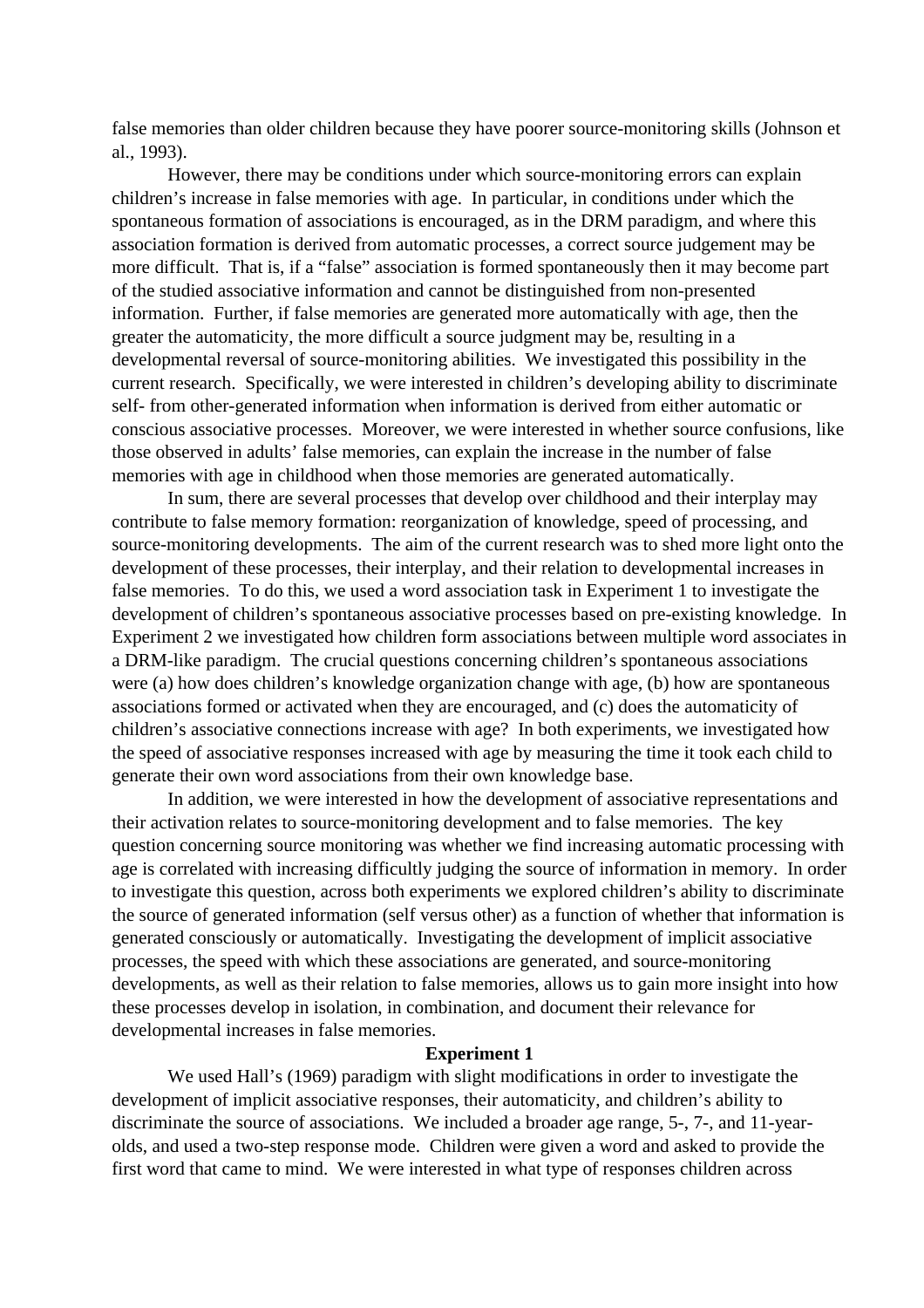different ages would make (i.e., meaningful word associates versus non-meaningful responses). In addition, we explored whether there was a syntagmatic-paradigmatic shift in children's responses (see Nelson, 1977, for an overview). Syntagmatic refers to words from different grammatical classes that appear together in discourse (e.g., dog – bark) whereas paradigmatic refers to words from the same grammatical class (e.g., dog – cat). The time of occurrence of this shift is around the age 5-9. Specifically, in word association tasks, younger children are more likely to give syntagmatic responses in comparison to older children and adults who are more likely to give paradigmatic responses (Cronin, 2002)<sup>1</sup>.

Our measure of automaticity was the time it took for the child to produce each association. The cue words given by the experimenter (other-generated items), the words produced by the child (self-generated items), and new items were then presented on a recognition test and children had to judge whether the words were old or new. If a word was judged old, children were required to state the source of information (self vs. other). This design allows making a distinction between recognition and discrimination. In particular, a recognition judgement (judging that an item had been represented) can be made without identifying the source of information. Therefore, in the following recognition paradigm we used a two-step response mode.

# Method

# Participants

A total of 106 children (61% female) participated in this experiment, 40 5-year-olds (*M* = 5.2, SD = 4 months), 31 7-year-olds ( $M = 7.4$ , SD = 6 months), and 35 11-year-olds ( $M = 11.3$ ,  $SD = 6$  months). All children (predominantly White and working class) were tested following parental consent and their own assent on the day of testing.

# Materials, Design, and Procedure

The experiment consisted of three phases: production, distractor, and recognition. In the production phase, children were presented with 20 different words (other-generated words), one at a time in random order, and asked to produce the first word that came to mind (self-generated words). The 20 different words were child friendly, high word-frequency nouns, verbs, and adjectives (e.g., *rabbit, wash, long*) (word frequency values were obtained from Stuart, Masterson, Dixon, & Quinlan, 1993-1996) that were not directly associated with each other<sup>2</sup>. Children were instructed that they would be orally presented with a word and their task was to state another associated word (i.e., "I am going to say a word and I want you to say the first word that comes to your mind. For example, if I say "doctor" you could say "nurse" because they both work in a hospital or if I say "cow" you could say "milk" because cows give milk). This explicit instruction was necessary in order to prevent children from answering randomly rather than trying to generate word associates. Children first received three practise words (*bread, TV, school*), unrelated to the following 20 words, in order to familiarize them with the presentation-answer procedure. The first 31 children (10 5-year-olds; 11 7-year-olds; 10 11-year-olds) received words presented orally by the experimenter and no reaction times were recorded. The remaining 75 children received a computerized version of the task in order to measure reaction times. Out of these, 38 children saw a video of the female experimenter and 37 children of another female orally presenting 20 items. This manipulation was implemented in order to explore whether having the same person at presentation and at test (female experimenter) increased correct recognition in comparison to having a different person at presentation (another female) and at test (experimenter). After each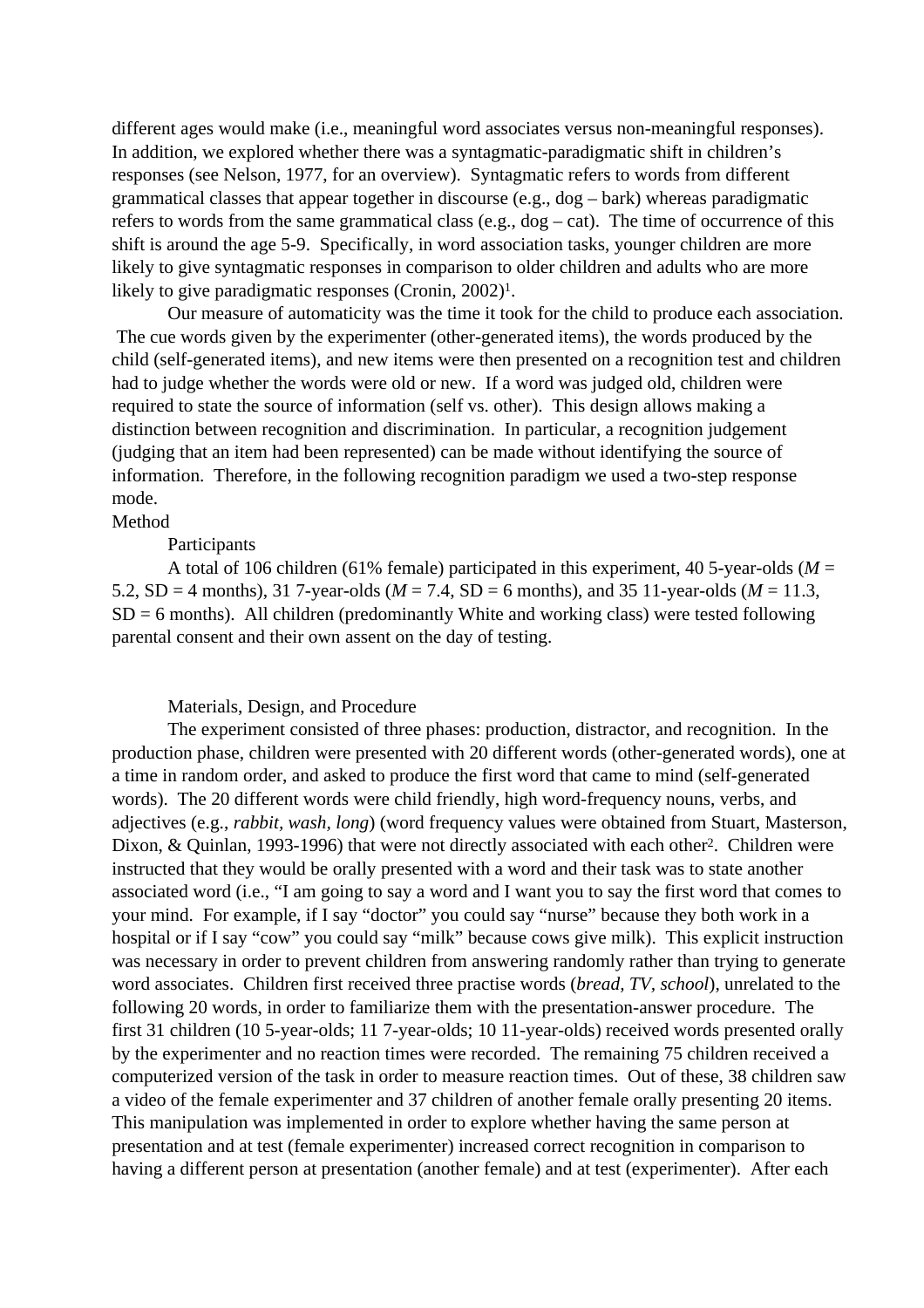word presentation, the duration between stimulus-word offset and the child's word generation was measured via a button press with the right index finger of the experimenter. After word production, children received a 3½-minute distractor task (visual search game "Where is Walley?"). They then received a 60-item recognition task presented orally by the experimenter<sup>3</sup>. Here 20 items were stimulus words (other-generated items), 20 were response words (selfgenerated items), and 20 were new words unrelated to the presented or generated words. Children were instructed to say "yes" if the word appeared before (either self-generated or other-generated) and "no" if no one said the word before. If children responded "yes" to a word, they would then have to indicate the source of information: experimenter/second female presenter (other) or themselves (self).

#### Results

There were no performance differences when having the same person at item presentation and at test in comparison to having a different person at presentation and at test. Therefore, we combined both conditions into one analysis.

Word association task: Generation time analysis and type of word associates

In order to investigate the automaticity of word associates we analyzed how long children took to generate word associates. Initially, outliers (2 standard deviations from the mean) were removed from the analysis. Children's generation time of word associations increased significantly in speed with age,  $F(2, 74) = 50.00$ ,  $p < .001$ ,  $\frac{p}{p} = .58$ . Post-hoc Bonferroni comparisons ( $p < .001$ ) indicated that 5-year-olds ( $M = 3.52$ ) took longer to generate word associations than 7-year-olds ( $M = 2.56$ ) who took longer than 11-year-olds ( $M = 1.18$ ).

Although this is a clear developmental trend, one might argue that children's decrease in reaction time with age is simply an artifact of age differences in the types of associative responses generated by children of different ages. That is, younger but not older children frequently generate irrelevant, rather than meaningful, responses to cue words. In order to exclude this possibility, we next analyzed only the generation times of children's meaningful responses. Two raters decided whether a child's response was a meaningful associate of the stimulus. A meaningful response was defined as any word that can be associated to the stimulus word on any relational dimension (i.e., taxonomy, synonymy, antonymy, entity, introspective, situational). Inter-rater reliability was high, 86%, Cohen's Kappa coefficient = .76. Disagreements were resolved through discussion.

Our first question was whether there were age differences in the number of meaningful word associations produced. Indeed, an ANOVA with the proportion of meaningful word associations generated as the dependent variable and the 3 age groups as a between-subjects factor showed a main effect for age,  $F(2, 72) = 14.51$ ,  $p < .001$ ,  $\frac{2}{p^2} = .29$ . Post-hoc Bonferroni comparisons ( $p < .001$ ) indicated that 5-year-olds ( $M = .83$ ) produced fewer meaningful word associates than both 7-year-olds ( $M = .96$ ) and 11-year-olds ( $M = .98$ ), where the latter two age groups did not differ.

Further, we explored what type of word associates children generated out of these meaningful associates: syntagmatic (words from different grammatical classes, e.g., dog-bark) versus paradigmatic (words from the same grammatical class, e.g., dog-cat). An ANOVA with the two response types (syntagmatic vs. paradigmatic) as a within-subject factor and the three age groups as the between-subjects factor revealed a main effect for response type,  $F(1, 72) = 88.95$ ,  $p < .001$ ,  $P_p^2 = .55$ , where children produced more paradigmatic word associates than syntagmatic ones. Interestingly, there was an Age x Response type interaction,  $F(2, 72) = 7.62$ ,  $p = .001$ ,  $\frac{2}{p^2} =$ .18. As confirmed by post-hoc tests, although 5-year-olds generated more paradigmatic responses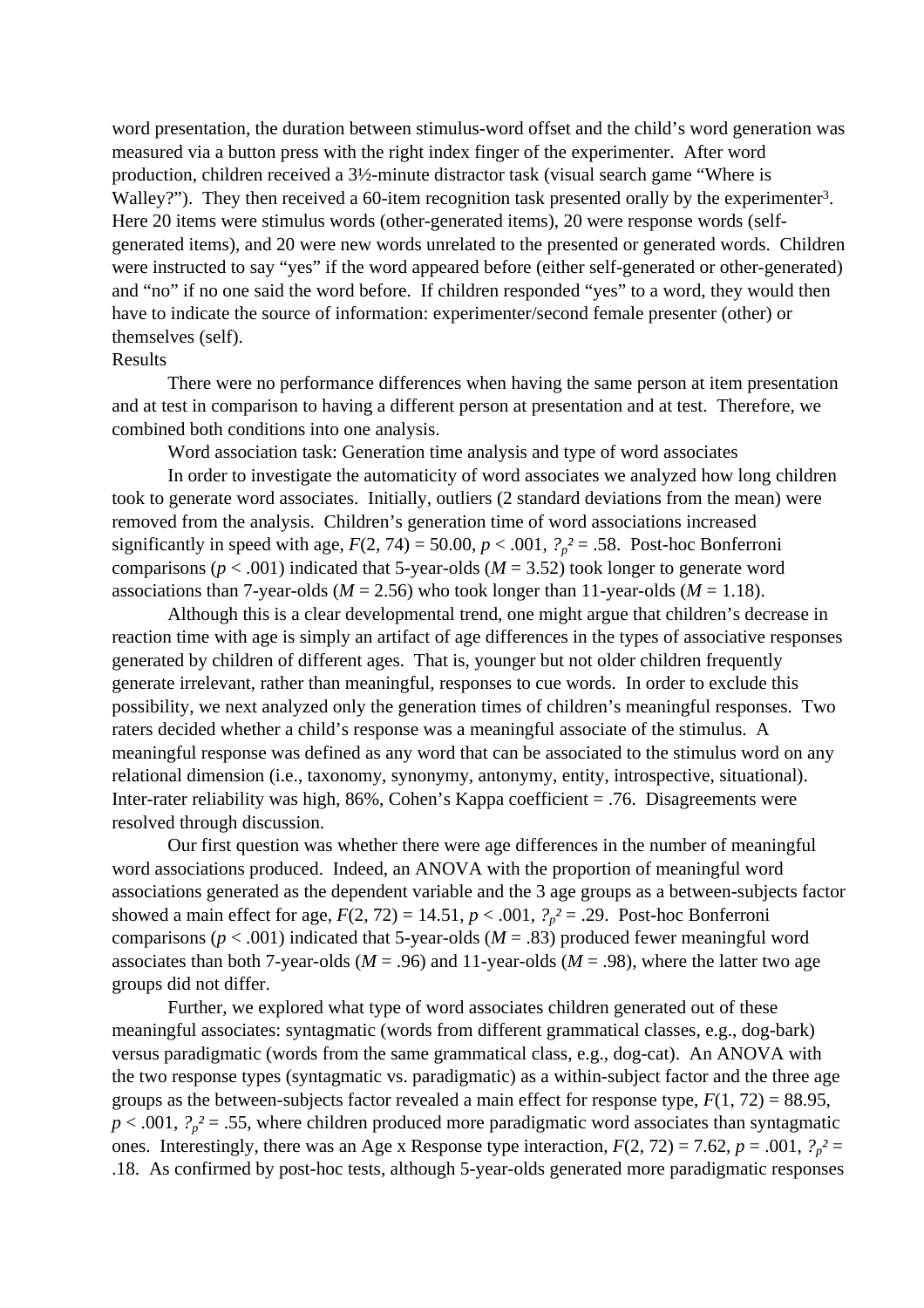than syntagmatic ones ( $p = .002$ ), the difference in the amount of syntagmatic versus paradigmatic responses increased with age such that  $11$ -year-olds ( $p < .001$ ) produced mostly paradigmatic responses (Table 1).

Second, because of these age differences in meaningful responses, it was necessary to analyze generation times of only the meaningful word associates. An ANOVA with the generation times of meaningful associates as dependent variable and the 3 age groups as a between-subjects factor revealed a main effect for age,  $F(2, 72) = 46.47$ ,  $p < .001$ ,  $\frac{2}{p^2} = .56$ . Posthoc Bonferroni comparisons indicated that 5-year-olds  $(M = 3.40)$  generated meaningful associates more slowly than 7-year-olds  $(M = 2.51, p = .002)$  and both of these age groups were slower than 11-year-olds ( $M = 1.16$ ,  $p < .001$ ) (Table 2). Thus, whereas overall 11- and 7-yearolds produced more meaningful word associates than 5-year-olds, the production of these meaningful associates was slower for 5- than for 7-year-olds and both of these age groups were slower than 11-year-olds.

Correct Recognition

As expected, children's correct recognition increased with age (left panel of Figure 1): *F*(2, 103) = 35.06, *p* < .001,  $?_p^2$  = .41. Bonferroni planned comparisons (*p* < .001) indicated that 5year-olds (*M* = .70) correctly recognized fewer items than 7-year-olds (*M* = .80) and 11-year-olds  $(M = .89)$ , and the latter two groups also differed.

In order to control for response bias the signal detection method for computing A( (Snodgrass & Corwin, 1988) was used. A value of 0.5 indicates an absence of true recognition (low accuracy – no higher acceptance rates for correct items than for unrelated distractors). A value of 1 indicates perfect true (high accuracy) recognition. When the analyses were based on A( scores, children's correct recognition increased with age,  $F(2, 103) = 38.50$ ,  $p < .001$ ,  $\frac{2}{p^2} = .43$ . Bonferroni planned adjacent age groups' comparisons showed that 11-year-olds (*M* = .97) had almost similar levels of correct recognition as 7-year-olds ( $M = .94$ ,  $p = .083$ ) who recognized more than 5-year-olds ( $M = 0.85$ ,  $p < 0.001$ ). Overall, all A( scores were close to 1 indicating high accuracy across all ages.

Correct Recognition and Source Attribution (Self vs. Other)

First, we were interested in whether children correctly recognized self- and othergenerated words and if so, whether they were able to indicate the source of generation (self v. other). Children's source attributions to correctly recognized items were analyzed using a 3(Age: 5-, 7-, and 11-year-olds) x 2(Source: self-generated vs. other-generated items) mixed ANOVA, where age was a between-subjects factor and source a within-subject factor. The results showed a main effect for source,  $F(1, 103) = 75.00$ ,  $p < .001$ ,  $\frac{2}{p^2} = .42$ , where fewer self-generated items  $(M = .61)$  were correctly attributed than other-generated items  $(M = .80)$ . There was also a main effect for age,  $F(2, 103) = 64.39, p < .001, ?<sub>p</sub><sup>2</sup> = .56$ . Post-hoc Bonferroni comparisons ( $p < .001$ ) showed that 5-year-olds ( $M = .54$ ) correctly attributed fewer items than 7-year-olds ( $M = .71$ ) who correctly attributed fewer items than 11-year-olds ( $M = .86$ ) but the latter comparison was not reliable. Finally, there was an Age x Source interaction,  $F(2, 103) = 5.10$ ,  $p = .008$ ,  $\frac{2}{p^2} = .09$ . As confirmed by post-hoc tests, the difference between correct self- and other-generated attributions decreased with age but was still significant at age 11 ( $p < .05$ ) (right-panel of Figure 1).

Source-monitoring: Overestimation of Self- and Other-generated Responses

We were also interested in children's source-monitoring errors. For example, how many items that were judged to be produced by themselves were in reality produced by the other and vice versa? A 3(Age: 5-, 7-, and 11-year-olds) x 2(Overestimation type: self/other [items attributed to self that were in reality other generated] vs. other/self [items attributed to other that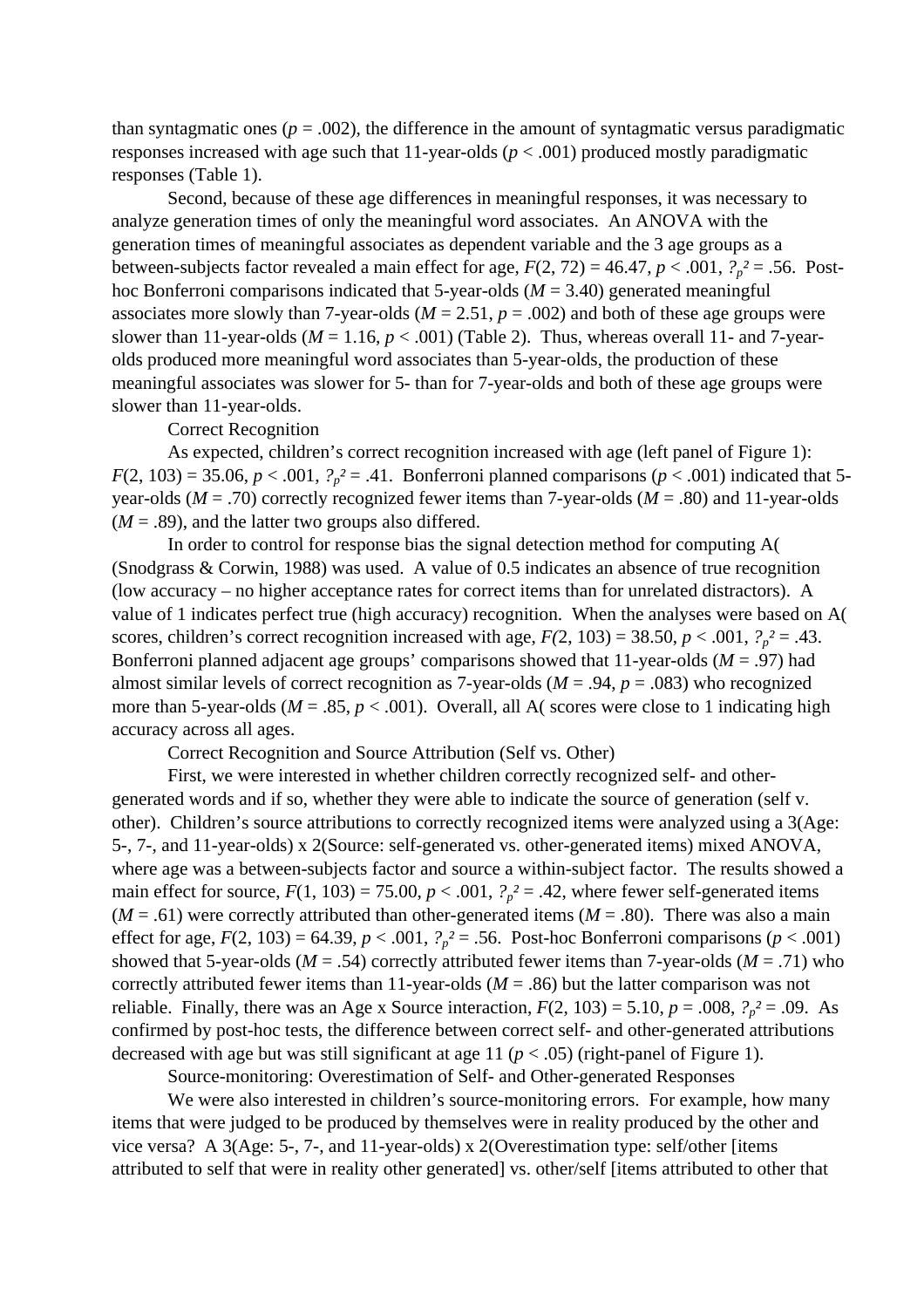were in reality generated by themselves]) ANOVA was conducted. The results showed a main effect for overestimation type (Table 3),  $F(1, 103) = 5.45$ ,  $p = .002$ ,  $\frac{p}{p^2} = .05$ , where children overestimated fewer self ( $M = .09$ ) than other responses ( $M = .13$ ). There was a main effect for age,  $F(2, 103) = 21.65$ ,  $p < .001$ ,  $\frac{2}{p^2} = .30$ . Post-hoc Bonferroni comparisons show that 5-yearolds ( $M = .19$ ) overestimated more items than 7-year-olds ( $M = .10$ ,  $p = .001$ ) who overestimated more items than 11-year-olds ( $M = .04$ ,  $p = .062$ ). Thus, there was a stronger tendency to misjudge items to be produced by others that were in reality self-generated, especially for the younger children. However, overall these source confusions were very low even for 5-year-olds. Discussion

Experiment 1 produced two key results. First, as shown in the word association task, children's lexicon of associations increases significantly in number between the ages of 5, 7, and 11 years of age. Further, also the types of associations produced changed with age. That is, although children across all age groups produced more paradigmatic than syntagmatic associates, 11-year-olds made very few syntagmatic responses. This change in type of associative response with age demonstrates a reorganization of existing knowledge (Nelson, 1977).

Second, the automaticity with which these associates are activated also increased with age. Specifically, across all three age groups, children were better at recognizing and identifying the source of information for items that were generated by another person in contrast to self-generated items and this difference decreased with age. Our findings agree with those obtained by Hall (1969) but stand in marked contrast to the usual finding of a memory advantage for the self (e.g., Foley, et al., 1983; Roberts & Blades, 2005). Perhaps these discrepant findings indicate that selfgenerated responses involve qualitatively different processes across different tasks and studies. In particular, the current finding that self-generated responses were less well remembered suggests that these responses occurred more automatically and outside of children's conscious awareness. Less conscious awareness implies lower level of processing, something that in turn, implies that these responses were generated relatively automatically. Thus, these current self-generated responses are implicit associative responses - implicit in the sense that they are derived from one's own pre-existing lexicon about concepts and the associative links between those concepts. Selfgenerated information based on implicit associative responses is qualitatively different from selfgenerated responses based on conscious processes, such as those generated in studies that explicitly instructed children to, for example, perform an action. The current finding that across all three age groups the memory advantage for the self disappears suggests that these implicit associative responses are already fairly automatic even by 5 years of age.

Moreover, direct evidence for an increase in automaticity of associative concepts with age comes from the generation time analysis. Here, the speed with which word associates were generated increased significantly with age. Specifically, 11-year-olds were significantly faster in generating word associates than 5- and 7-year-olds. Interestingly, although the 7-year-olds were slower than the 11-year-olds, they generated similar amounts of meaningful associative responses. This finding suggests that there is a trade-off at 7 years between knowledge and automaticity. That is, in this paradigm, although 7-year-olds' knowledge base of associations is comparable to 11-year-olds, their associative links between concepts are not activated as automatically as they are for 11-year-olds.

In addition, children's discrimination between self- and other-generated information (source-monitoring) increased significantly with age. This finding is consistent with the sourcemonitoring literature that suggests that 6-year-old children are already very good at discriminating between externally versus internally generated information and actions (e.g., Foley, et al., 1983;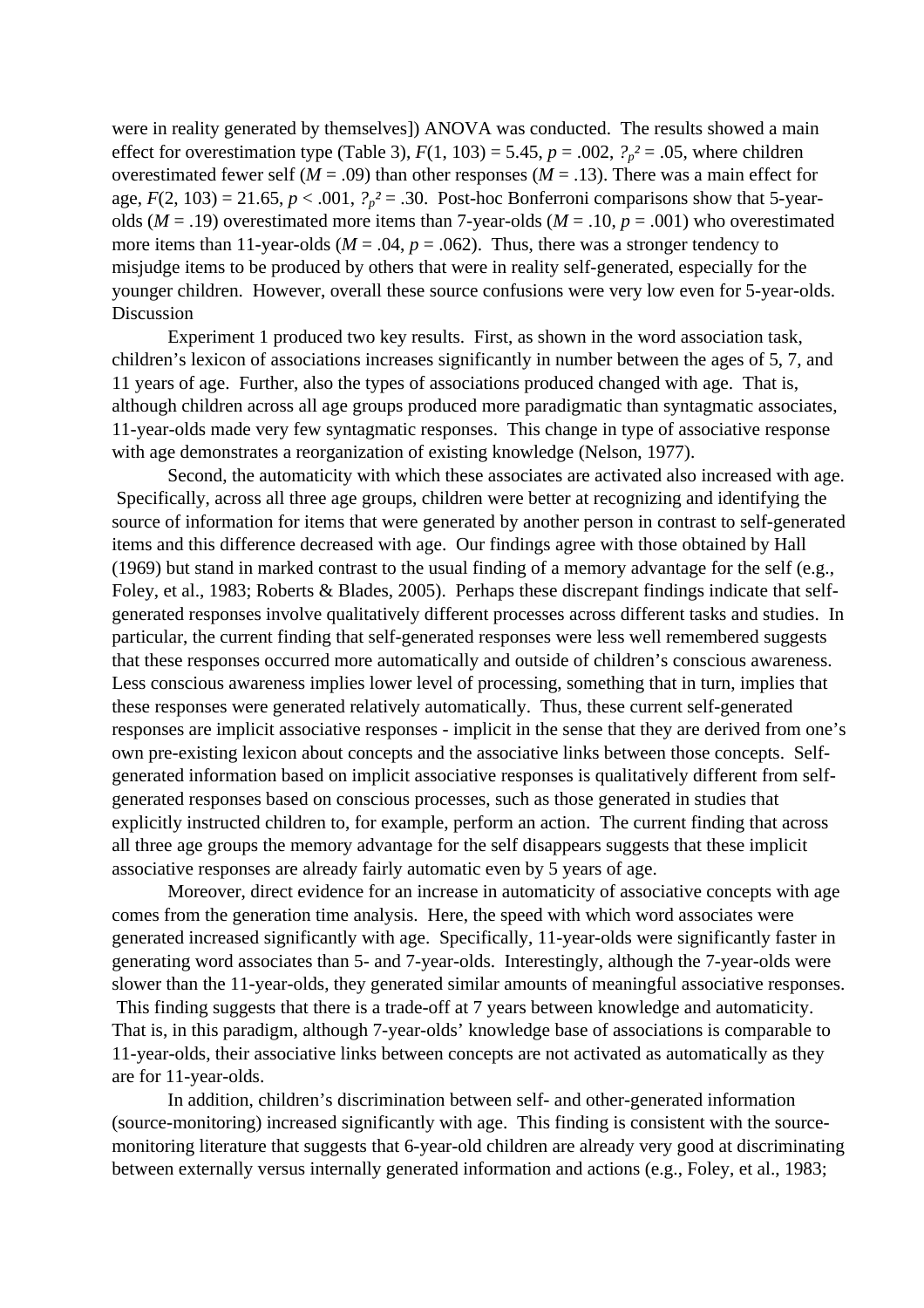Johnson, et al., 1993). Overall, source confusions were very low, even for our youngest age group, 5-year-olds. However, when source confusions occurred, there was a stronger tendency to misjudge items as having been produced by others, responses that were in reality self-generated, and this was especially true for the younger children. This latter result contrasts with findings from Foley and colleagues (Foley, Passalacqua, & Ratner, 1993) who demonstrated that younger children are more likely to state that an action has been self-performed when in reality, it had been other-performed than vice versa. The difference in findings from Foley et al.'s (1993) study and the current experiment may again be explained by different levels of processing involved: conscious explicitly performed actions (Foley et al., 1993) versus automatic implicit responses (current experiment).

In sum, under conditions in which associative processing is encouraged and generated internally, as in the current word association task, the memory advantage for the self disappears and the self is less likely to be judged as a source of information. Critically, these results are key to explaining the development of false memory illusions because the DRM paradigm represents one of those conditions in which associative processing is encouraged. Therefore, it is possible that the disappearance of the memory advantage for the self may partly accounts for the developmental increase in false memory generation that results from internally generated associative processes.

The question remains as to how changes in automaticity translates into increases in children's false memory rates with age, a question we address next in Experiment 2.

#### **Experiment 2**

 In the previous experiment we focused on implicit associative responses to single words. In Experiment 2, we investigated how children form associations between multiple word associates and examine their relation to false memories. By using a modified DRM paradigm we explored what kind of responses children generated immediately after being presented with a list of word associates. The critical question was whether children would spontaneously produce the critical lure (i.e., the strongest associate) and whether this was more likely to occur for older children who are more likely to generate false memories. As in Experiment 1, we investigated how automatically these associates were generated and how well children discriminate the source (self or other) of presented and generated associates.

A critical question in this experiment was whether children's self-generated associates become part of the episodic list making them more difficult for children to distinguish them from the list members. Older children whose associative processes are more automatic may have particular difficulties making correct judgements about the source of information (self vs. other) resulting in more frequent source-monitoring errors. Indeed, this may explain why older children are more likely to produce false memories.

Method

# Participants

A total of 65 children (62% female) participated in this experiment, 19 5-year-olds (*M* = 5.1, SD = 3 months), 25 7-year-olds ( $M = 7.2$ , SD = 3 months), and 21 11-year-olds ( $M = 11.1$ ,  $SD = 4$  months). All children (predominantly White and working class) were tested following parental consent and their own assent on the day of testing.

Materials, Design, and Procedure

All children received a DRM word production task first and then a recognition test. Children were presented orally with 10 5-item DRM lists (*Black, Sleep, Mountain, Car, Soft, Lion, Cold, Fruit, Shirt, Foot*) with the lure's strongest backward associate removed (as we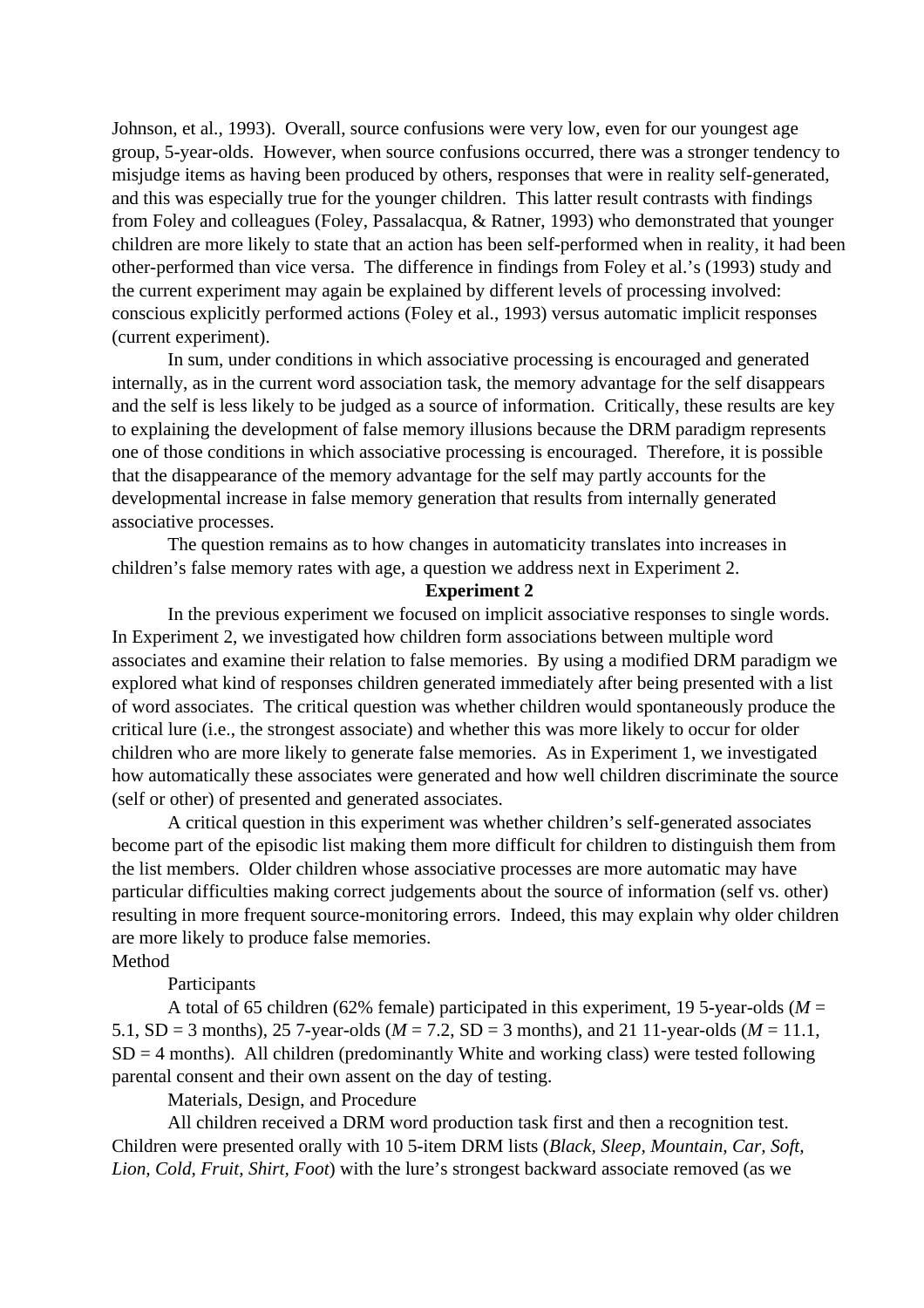explain later, the strongest backward associate was used only in the recognition test) (see Appendix). The lists were obtained from Roediger, Watson, McDermott, and Gallo (2001) and were chosen according to their total backward associative strength (BAS) to the critical lure. It was important to have lists that were relatively high in BAS in order to increase the likelihood of eliciting the critical lure. The lists comprised the  $2<sup>nd</sup>$  to 6<sup>th</sup> strongest associates of each critical lure and were presented via a video of a female presenter on a computer screen, as in Experiment 1.

In the *word production paradigm* children were instructed that they would be presented with a list of words and, in contrast to Experiment 1 where children were explicitly instructed to generate word associates, children were explicitly instructed to generate the first word that came to their mind. This instruction was necessary in order to explore whether the presentation of 5 item DRM lists spontaneously elicits the critical lure.

First, children received two practice lists (i.e., *high, bread*) that were not associated with the 10 DRM lists that followed in order to familiarize them with the procedure. Next, children were presented with the first 5-item list (other-generated items) and asked to generate the first word that came to mind (self-generated items). There were four possible outcomes for children's answers: (1) children could generate the unpresented *critical lure*, (2) children could generate the unpresented *strongest associate* that was removed from the list, (3) children could generate a *related item* that was not part of the list, or (4) children could generate an *unrelated item* that was not associated to the presented items. As in Experiment 1, children's generation time was measured between the offset of the last list item and the onset of their own associate. Children's answers were written down and used in the later recognition task; as before, answers varied from child to child. This procedure was continued for the remaining 9 of the total 10 lists.

After a 3½-minute distractor task ("Where is Walley?"), all children received a 60-item recognition task presented orally by the experimenter. This included the10 self-generated items, 10 critical lures (if a child generated the critical lure in the word-production paradigm it was replaced with the unpresented strongest associate), 10 weakly related but unpresented items, and 30 correct list items. Children had to say "yes" if the word appeared before (either self-generated or other-generated) and "no" if the word had not been presented before. If children responded "yes" they had to indicate the source of information (self vs. other). Results

We begin by examining age differences in the number of critical lures, strongest associates, related items, and unrelated items produced during the generation task. We follow this by examining age differences in generation times. Finally we examine differences in the subsequent recognition task including source identification.

Age Differences in Item Generation Critical Lures

The proportion of critical lures produced increased with age,  $F(2, 62) = 11.61$ ,  $p < .001$ ,  $?$ <sup>2</sup> = .27. Post-hoc Bonferroni comparisons of adjacent age groups indicated that 5-year-olds  $(M = .11)$  produced fewer critical lures than 7-year-olds  $(M = .20)$ , although not significantly more, and 7-year-olds produced fewer lures than 11-year-olds ( $M = .38$ ,  $p = .003$ ) (Figure 2). Strongest Associates

Almost none of the strongest associates to the critical lure were produced and this was the case for all age groups, 5-year-olds ( $M = .005$ ), 7-year-olds ( $M = .006$ ), and 11-year-olds ( $M =$ .007) (Figure 2).

# Related Items

Like critical lures, the proportion of related items produced increased with age,  $F(2, 62) =$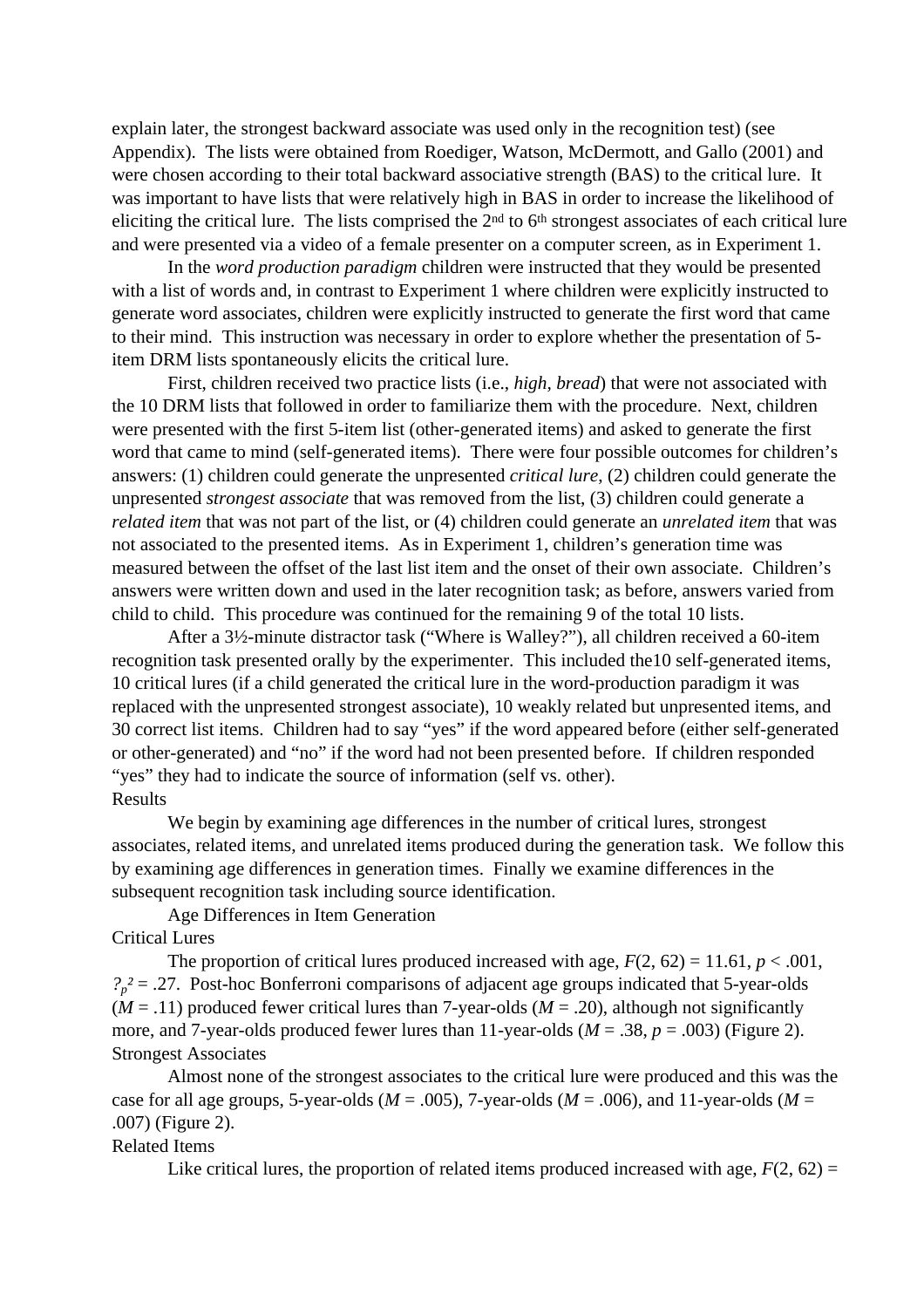6.97,  $p = .002$ ,  $\frac{p}{p^2} = .18$ . Post-hoc Bonferroni comparisons of adjacent age groups indicated that 5year-olds (*M* = .28) produced fewer related items than 7-year-olds (*M* = .50, *p* = .01) who produced similar amounts of related items as 11-year-olds (*M* = .53) (Figure 2). Unrelated Items

In contrast, the amount of unrelated items produced decreased with age,  $F(2, 62) = 19.58$ ,  $p < .001$ ,  $P_p^2 = .39$ . Post-hoc Bonferroni comparisons of adjacent age groups indicated that 5-yearolds ( $M = .61$ ) produced more unrelated items than 7-year-olds ( $M = .30$ ,  $p = .001$ ) who produced more unrelated items than 11-year-olds ( $M = .07$ ,  $p = .02$ ) (Figure 2). Thus, younger children spontaneously generated considerably fewer meaningful items than older children.

Generation Time Analyses

Here, we were interested in how long children took to generate an item. As in Experiment 1, outliers (2 standard deviations from the mean) were removed from the analysis. Next, we divided answers into meaningful associations produced (either critical lures, strongest associates, or related items) versus non-meaningful associations produced. Children's time to produce meaningful associations decreased significantly with age,  $F(2, 57) = 6.83$ ,  $p = .002$ ,  $\frac{2}{p} = .19$ . Post-hoc Bonferroni comparisons indicated that 5-year-olds (*M* = 4.11) did not differ in time to generate meaningful word associations to 7-year-olds ( $M = 3.28$ ), but both age groups took longer than 11-year-olds ( $M = 1.48$ ,  $p = .032$ )<sup>4</sup>. In contrast, an analysis of the non-meaningful items that were produced did not reveal an age effect,  $F < 1$  (Table 4). Thus, there was no age effect in generation times for non-meaningful associates but a significant effect for meaningful word associates. This dissociation suggests that older children are not faster *per se*. Rather, this effect is specific to the generation of meaningful word associates, something that is more automatic in older than younger children.

Age Differences in Recognition

Correct Recognition Other-generated Items

First, we analyzed correct recognition of other-generated items. An ANOVA with correct recognition of other-generated items as dependent variable and age group as the between-subjects factor indicated that children's correct recognition of presented items increased with age, *F*(2, 62)  $= 11.91, p < .001, ?<sub>p</sub> = .29$ . Post-hoc Bonferroni comparisons of adjacent age groups indicated that 5-year-olds ( $M = .52$ ) recognized fewer items than 7-year-olds ( $M = .68$ ,  $p = .011$ ) who had similar levels of recognition as 11-year-olds  $(M = .78)$ . Further, source errors (judging that children themselves generated the item) were very low for all ages: 5-year-olds (*M* = .02), 7-yearolds ( $M = .02$ ), and 11-year-olds ( $M = .004$ ).

# False Recognition of Critical Lures and Strongest Associates

In contrast to correct recognition, analyses of children's false recognition of critical lures combined with the strongest associates showed no age effects<sup>5</sup> (5-year-olds:  $M = .43$ ; 7-year-olds:  $M = .51$ ; 11-year-olds:  $M = .46$ ). The same results were obtained when analyzing A( scores (5year-olds:  $M = .71$ ; 7-year-olds:  $M = .76$ ; 11-year-olds:  $M = .73$ ). However, when we analysed only false alarms to critical lures based on the number of critical lures that were given to each participant we found the expected age increase in false memories that was approaching significance;  $F(2, 62) = 2.73$ ,  $p = .073$ ,  $\frac{2}{p} = .08$ . Bonferroni adjacent age groups' planned comparisons ( $p = .048$ ) indicated that 5-year-olds ( $M = .43$ ) had fewer false alarms to critical lures than 7-year-olds ( $M = .60$ ) who in turn did not differ from 11-year-olds ( $M = .61$ ). Further, if children falsely judged the critical lure or strongest associate to have been presented, they were more likely to judge that the item was part of the list than self-generated,  $F(1, 62) = 718.42$ ,  $p <$ .001,  $?_{p}$ <sup>2</sup> = .92. There was no effect for age and no interaction.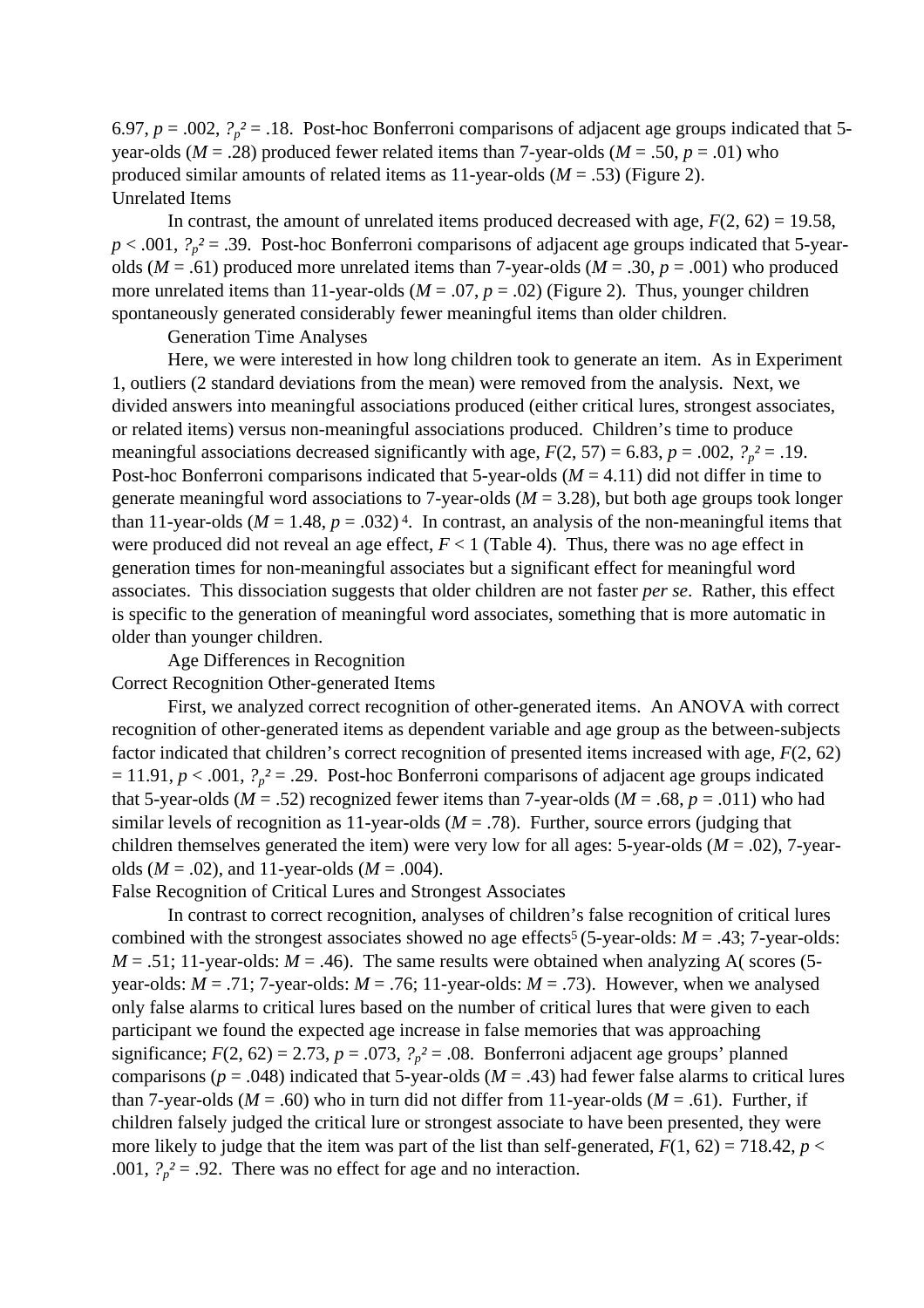#### Correct Recognition Self-generated Items

Next, we were interested in how well children recognized items that were self-generated. Children's recognition of self-generated items increased significantly with age,  $F(2, 62) = 14.00$ ,  $p < .001$ ,  $?p^2 = .31$ . Post-hoc Bonferroni comparisons of adjacent age groups indicated that 5-yearolds (*M* = .67) recognized similar amounts of self-generated items as 7-year-olds (*M* = .76) both of whom recognized fewer items than 11-year-olds  $(M = .91, p = .002)$  (Table 5). Further, source errors (judging the item as other-generated) were fairly low for all ages: 5-year-olds (*M* = .31), 7 year-olds ( $M = .18$ ), and 11-year-olds ( $M = .22$ ) and none of these differences were reliable (Table 5).

We were also interested in how well those children who produced critical lures ( $N = 46$ ; 9) 5-year-olds, 17 7-year-olds, 20 11-year-olds) correctly recognized their self-generated critical lure and whether they were likely to confuse their self-generated critical lure with being part of the episodic list. Children across all ages recognized the lure as self-generated and there was a main effect for age,  $F(2, 43) = 3.84$ ,  $p = .029$ ,  $\frac{2}{p^2} = .15$ . Post-hoc Bonferroni comparisons of adjacent age groups indicated that 5-year-olds  $(M = .88)$  recognized similar amounts of self-generated lures as 7-year-olds ( $M = .69$ ) who recognized fewer lures than 11-year-olds ( $M = .93$ ,  $p = .032$ ). Moreover, source errors (judging the lure as other generated) decreased with age (all  $ps > .05$ ): 5year-olds ( $M = .44$ ), 7-year-olds ( $M = .35$ ), and 11-year-olds ( $M = .30$ ). Thus, there is no reverse source-monitoring effect with age in relation to false memories. However, these source errors were higher in comparison to Experiment 1 (Table 3 versus Table 5). Discussion

Consistent with the findings of Experiment 1, the novel DRM word-association paradigm showed that children's ability to generate meaningful word associates and most importantly, the number of critical lures spontaneously produced increased significantly with age. Thus, this novel paradigm demonstrates that the older children get, the more spontaneously relational information is accessed in memory. In addition, the generation of these word associates becomes increasingly automatic with increasing age, as indicated by the generation-time analyses. These findings add to the findings from Experiment 1 and suggest that there are significant increases in the automaticity with which children access and activate associations in their pre-existing knowledge base over the primary school period. However, despite this increase in automaticity, even older children did not confuse their self-generated lures as being part of the episodic list. It was hypothesized that if older children's false memories are derived from more automatic associative processes, then the critical lure may become part of the episodic list, something that in turn may make it increasingly difficult to correctly indicate the source. However, this was not the case. Once children produced the critical lure, they were more likely to recognize it and attribute the source to themselves. However, overall source errors were higher in comparison to Experiment 1, which suggests that the self-generation of the critical lure elicits more source confusions than an implicit associative response to a single word. It is possible, that source errors increase with increasing number of presented list items. That is, here we used a 5-item paradigm and this may have made it easier for older children to correctly reject information.

Interestingly, when children were questioned about whether the critical lure had been selfor other-generated, older children were more likely than younger children to correctly identify that they had generated the lures themselves. This additional prompting, something that is not typical in the standard DRM paradigm, may have caused older but not younger children to reflect on the source of information in their memory. This finding is consistent with metamemory research (e.g., Ghetti, 2003) that shows that children who are 8 years of age and older can reflect on and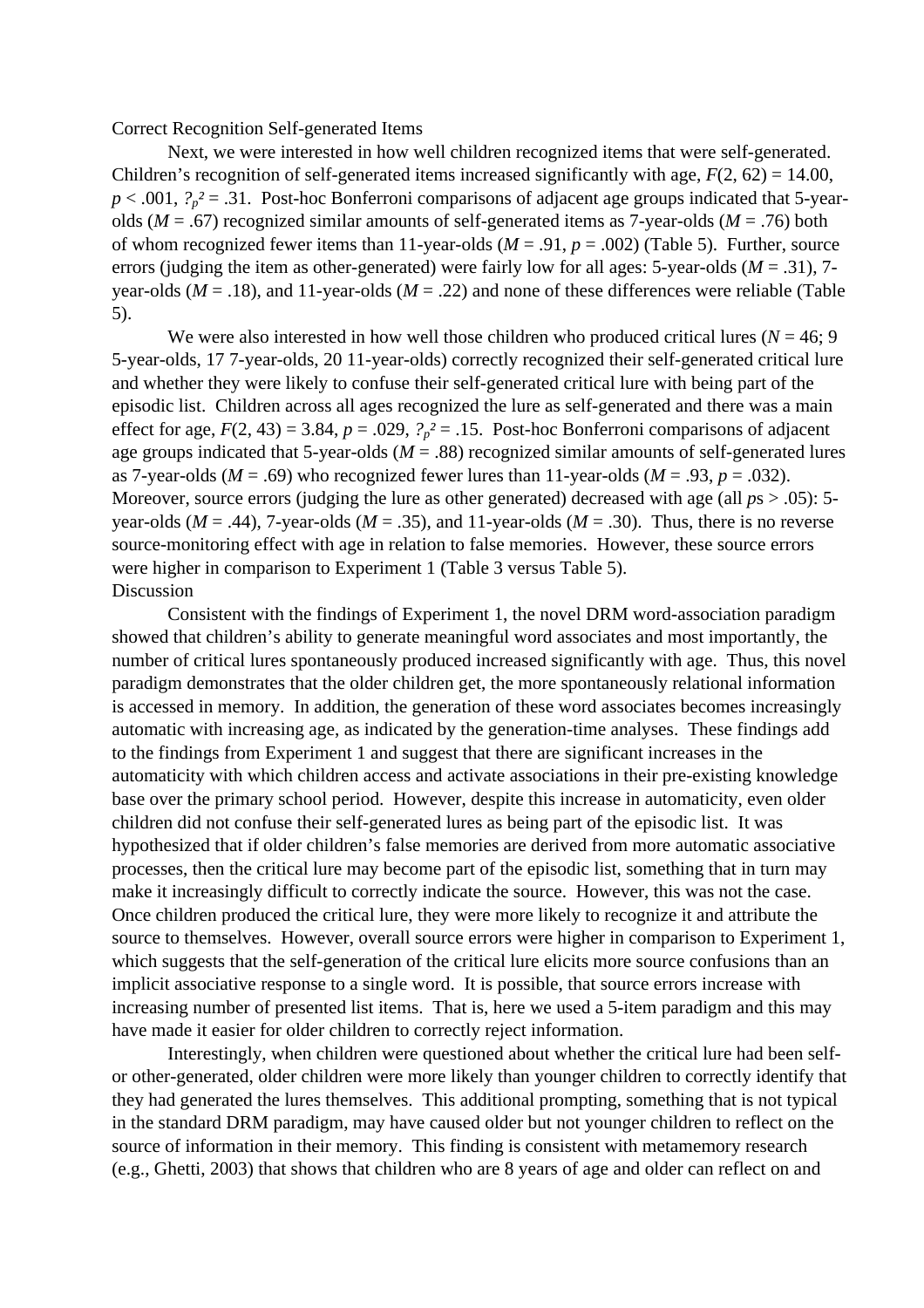use source information to edit memory. Such metamemorial information can be used to correctly reject items that did not appear on the list only when those items are recognized as having been self-generated. Correct rejection of information that has been consciously recognized as selfgenerated may occur either because this information gives rise to stronger verbatim representations of the source of such information (perhaps enabling the use of a recollection-toreject strategy; see Brainerd, Reyna, Wright, & Mojardin, 2003) or because self-generated information gives rise to some other memorability-based strategy (e.g., Carneiro, Fernandez, & Dias, 2009; Ghetti, 2003).

#### **General Discussion**

The paradigm developed in the two experiments let children create their own individual associations, in their own time, and based on their own individual knowledge base. Whether word associations were derived from a single word (Experiment 1) or from a list of word associates (Experiment 2), children's ability to generate meaningful word associates increased significantly over the primary school period. Not only did the number of meaningful word associates that were produced increase with age, but there was also a reorganization of children's pre-existing knowledge with increasing age. Specifically, in Experiment 1, 11-year-olds responded almost exclusively with paradigmatic associates in contrast to 5- and 7-year-olds who produced both syntagmatic and paradigmatic associates. As Nelson (1977) has noted, the syntagmaticparadigmatic shift can be an indication for a reorganization of children's pre-existing knowledge. This finding is consistent with studies of memory organization that suggest that the quantity and quality of associative relations between old and newly acquired concepts continue to undergo significant changes with development (Bjorklund, 1987, 2005). As children's knowledge base increases, their conceptual representations and the associative links among related concepts become better integrated in memory (Howe, 2000). With this in mind, studies exploring children's false memory development have created their own word lists based on children's aggregated word association norms (Anastasi & Rhodes, 2008; Carneiro, et al., 2007; Metzger, et al., 2008). Despite using child appropriate lists, and although attenuated, developmental trends in false memories were still observed.

Theories of the reasons for the increase in children's false memories with age (e.g., AAT and FTT) agree that a necessary prerequisite for false memories to occur is a pre-existing lexicon of associations and the mental activation of this lexicon. The current research has tried to empirically operationalize how this pre-existing lexicon of associations unfolds in development and how the automaticity with which items and associations are activated in this lexicon changes with age. The present research adds to the growing answer to these questions. In particular, we have shown that the number and type of meaningful associations produced by children increases and changes significantly with age. Interestingly, these self-generated associations appear to be generated outside of conscious awareness because they were significantly less well remembered than other-generated information (Experiment 1). What this finding suggests is that selfgenerated associates are derived from more automatic processes. Consistent with this suggestion is the finding that when presented with a DRM-like paradigm, as age increased, children were more likely to generate the critical lure spontaneously even when they were not explicitly instructed to generate an associative response (Experiment 2). Finally, direct support for the argument that automaticity of associative activation increases with age can be found across both experiments. Specifically, the speed with which children were able to generate meaningful associations increased significantly as age increased. Importantly, these increases in automaticity were observed solely for meaningful responses and not for non-meaningful output. Thus, it is not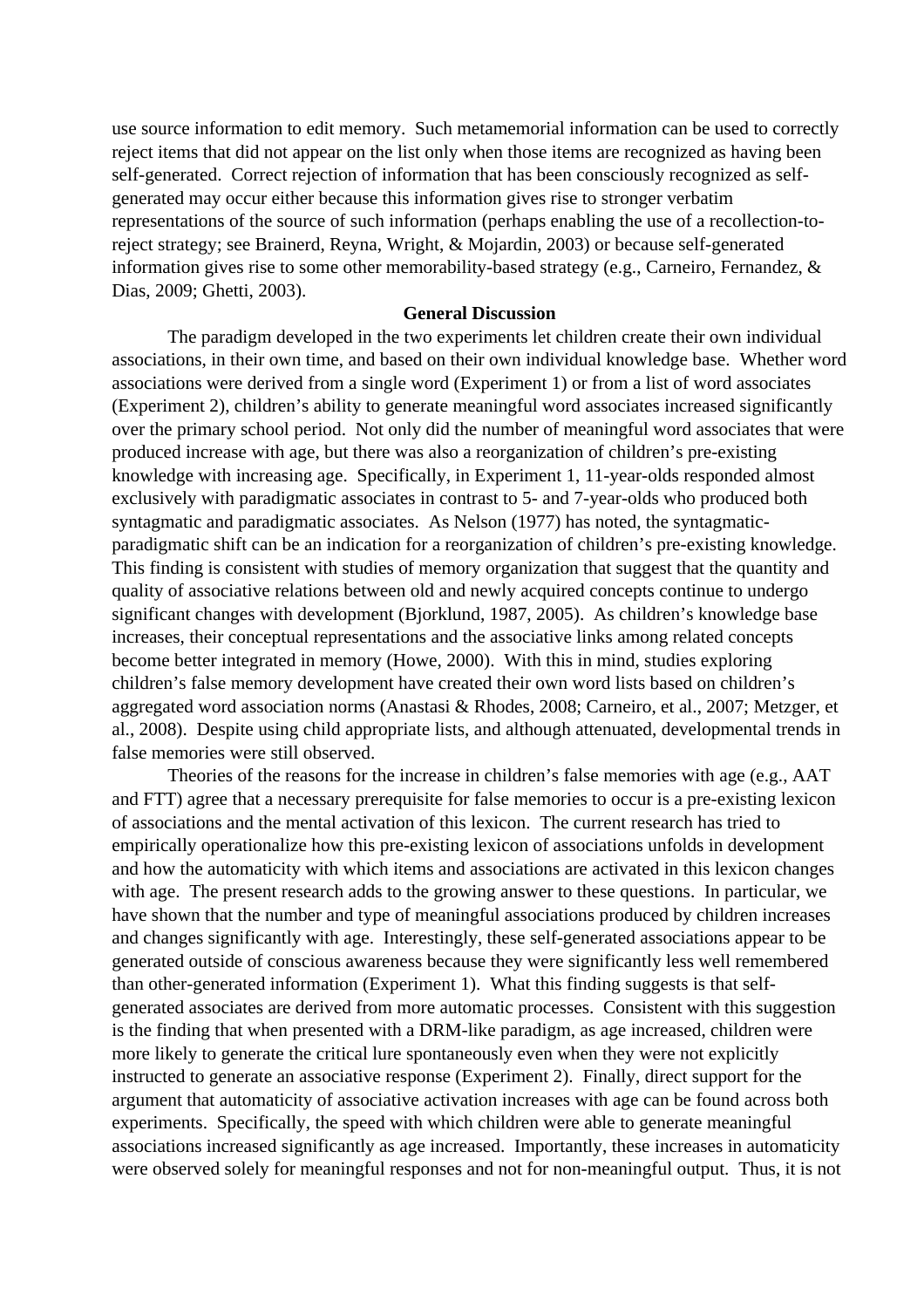simply an across-the-board change in speed of processing that occurs in children's knowledge base with age rather changes are directly related to the additional experience and strengthening of meaningful relations in children's associative memory.

That the number of concepts in a child's knowledge base increases, and that they become better integrated with existing concepts in memory, is one part (the domain specific part) of the story concerning the development of memory illusions. However, according to the current experiments that it is not the entire story concerning the development of false memories. The missing link concerns the domain general increase in children's speed of processing and its corresponding impact on the automaticity of memory processes, including associative ones.

There is ample evidence from a vast array of other research domains showing that children's task performance improves over the primary school period (e.g., verbal memory, visual and memory search, mental rotation, mental addition, use of mental imagery) and that all or much of this improvement can be explained by increased speed of processing (Kail, 1988, 1997; Kail & Park, 1994). Indeed, there is no reason to believe that this domain general increase in speed of processing should not also impact on meaningful associative memory processes in children's recollection, making memory search not only faster but also more automatic. When memory search becomes more automatic, it produces information more rapidly for retrieval. However, this comes at a price, namely, the activation of unpresented but related information. As automaticity increases with age over the primary school period, so too does false memory production.

Neurodevelopmental research also supports this domain general notion. In particular, it has been suggested that frontal and associative areas of the brain (prefrontal and lateral temporal areas) are the last to mature, resulting in the late development of higher-order executive and associative functions (see Craik, 2006, for a review). Specifically for memory and false memory development, it has been found that immaturities in the medial temporal lobe and the prefrontal cortex (left ventrolateral area) can explain age-related differences in false memories (Paz-Alonso, Ghetti, Donohue, Goodman, & Bunge, 2008). In contrast, knowledge and memory representations develop from birth and mature gradually during childhood. Thus, there are different neurodevelopmental trajectories associated with changes in cognitive representation and cognitive control (Craik & Bialystok, 2006). Altogether, there are three lines of evidence that support the notion that the increase in false memories with age cannot be solely explained by an increase in knowledge base: neurodevelopmental research, research that has used child-normed DRM lists or age-normed associates in a suggestibility paradigm, and the current findings. What changes with age is not only how knowledge is organized but also the automaticity with which this pre-existing knowledge is accessed and activated.

Finally, it is of considerable interest that regardless of age, children were better at recognizing and identifying the source of information for items that were other-generated than selfgenerated items. Moreover, children's discrimination between self- and other-generated information (source-monitoring) increased significantly with age. Overall, source confusions were very low, even for the youngest children studied here, the 5-year-olds. Together, the findings on source discrimination are consistent with the more general literature on children's source monitoring and suggests that even 5-year-old children are already very good at discriminating between externally- and internally-generated information and actions (e.g., Foley, et al., 1983; Johnson, et al., 1993).

However, even though source indication was reliable, self-generated information was less well recognized than other-generated information (Experiment 1). This latter result shows there is a memory disadvantage for self-generated events if they are based on implicit associative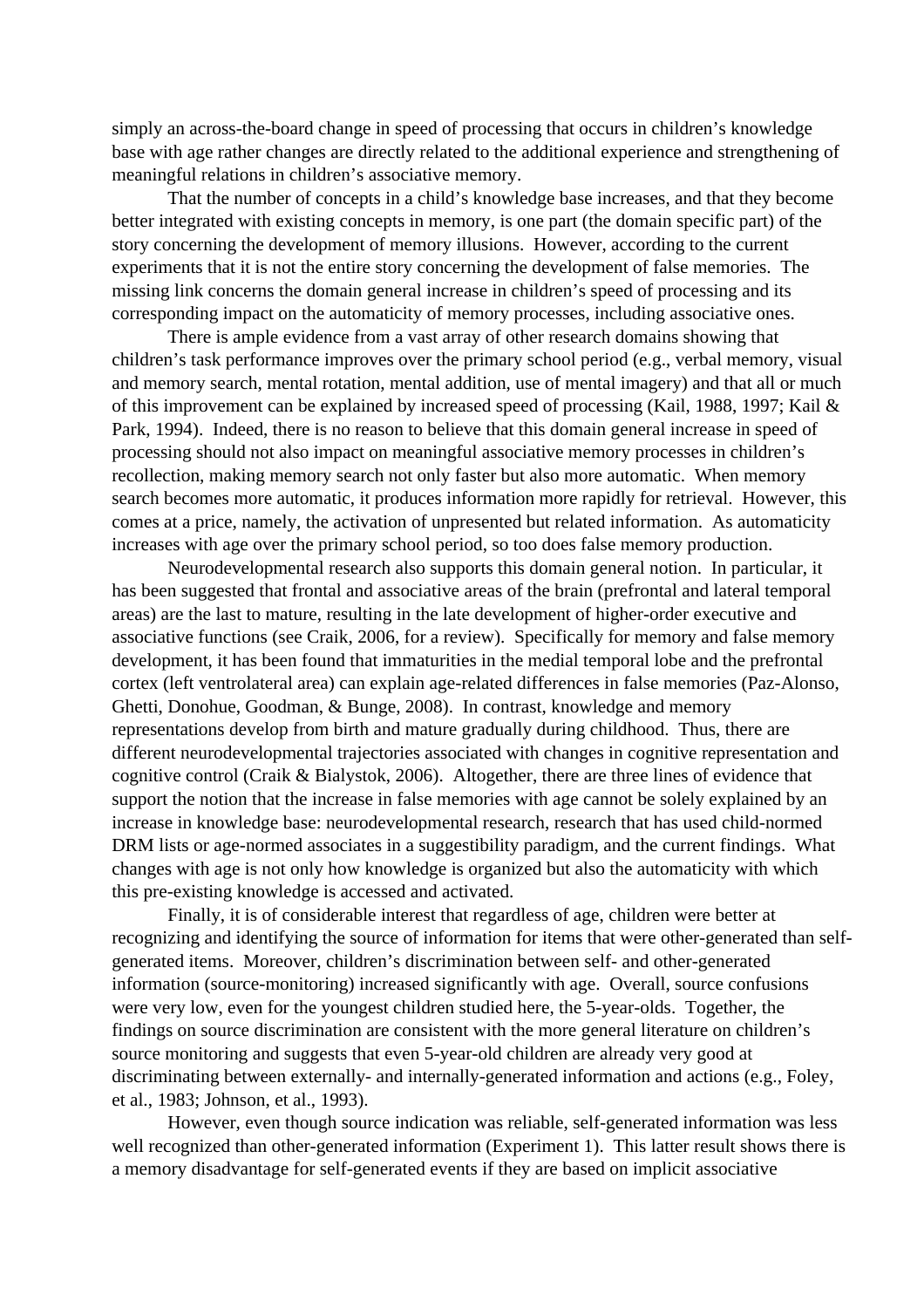processes, something that could increase false memory rates. This memory disadvantage may become particularly apparent under conditions in which multiple associates are presented and where internal implicit associative processing is encouraged, as in a typical DRM paradigm. Thus, the DRM paradigm, due to its associative nature, elicits a memory disadvantage for the self in contrast to other paradigms that do not encourage internal implicit associative processing *per se*.

How do the current findings fit into the three theories on the formation of false memories? As noted above, FTT (Brainerd, et al., 2008) suggests that false memories are a result of gist extraction mechanisms and children's false memories increase with age because their ability to extract the gist from presented information increases. Gist can be extracted from a single item of from a number of items. The findings from both of our experiments are consistent with FTT inasmuch as they showed that with increasing age, children were more likely to produce meaningful word associates. However, with respect to the findings concerning developmental increases in the automatic activation of associations in children's knowledge base, FTT does not make any specific claims.

AMT (Roediger et al., 2001) suggests that false memories are a product of associative activation processes and of source-monitoring errors. Specifically, false memories occur because participants cannot determine the source of the critical lure – whether it has been generated internally or was part of the episodic list. Consistent with AMT, the current findings (particularly Experiment 2) showed that the production of critical lures was more automatic in 11-year-olds than younger children (i.e., as shown in the generation time analysis). However, despite greater automaticity in older than younger children, there were no reverse age trends in children's source monitoring ability. Of course, it is possible that 11-year-old's false memories are still less automatic than those of adults and this may be why there was no reverse source-monitoring effect. Thus, although AMT can explain false memories in adults, it runs into difficulty when trying to account for developmental increases in false memory rates in childhood.

However, this does not mean that the development of certain metamemorial skills does not contribute to age changes in false memory. For example, recent research has demonstrated that children can use metamemorial information to correctly reject items that did not appear on the list, but only when those items are recognized as having been self-generated (Ghetti, 2003). Specifically, children can correctly reject information that has been consciously recognized as selfgenerated with the use of a recollection-to-reject strategy (Brainerd, et al., 2003) or with the use of a memorability-based strategy. The older children get, the more likely they are to use such strategies spontaneously (e.g., Carneiro, et al., 2009; Ghetti, 2008). Thus, there are opposing processes developing over childhood: ones that can reduce false memories (e.g., recollect-toreject, memory editing, source-monitoring, or memorability-based strategy) and ones that can increase false memories (e.g., reorganization of knowledge, associative processing, and automatic associative activation).

This distinction is important because it may explain why false memories increase in some paradigms (e.g., DRM) and decrease in other paradigms (e.g., misinformation) with age. For example, whenever the paradigm relies on internally generated semantic processes that occur outside of conscious awareness, false memory rates tend to increase with age (e.g., in the DRM task; also see Ceci et al., 2007). Alternatively, whenever the paradigm relies on semantic processes whose generated contents are subject to conscious awareness, false memory rates tend to decrease with age as consciously controlled strategies (e.g., source-monitoring, memory editing strategies) can be used to edit memory outputs. Such speculation is also consistent with our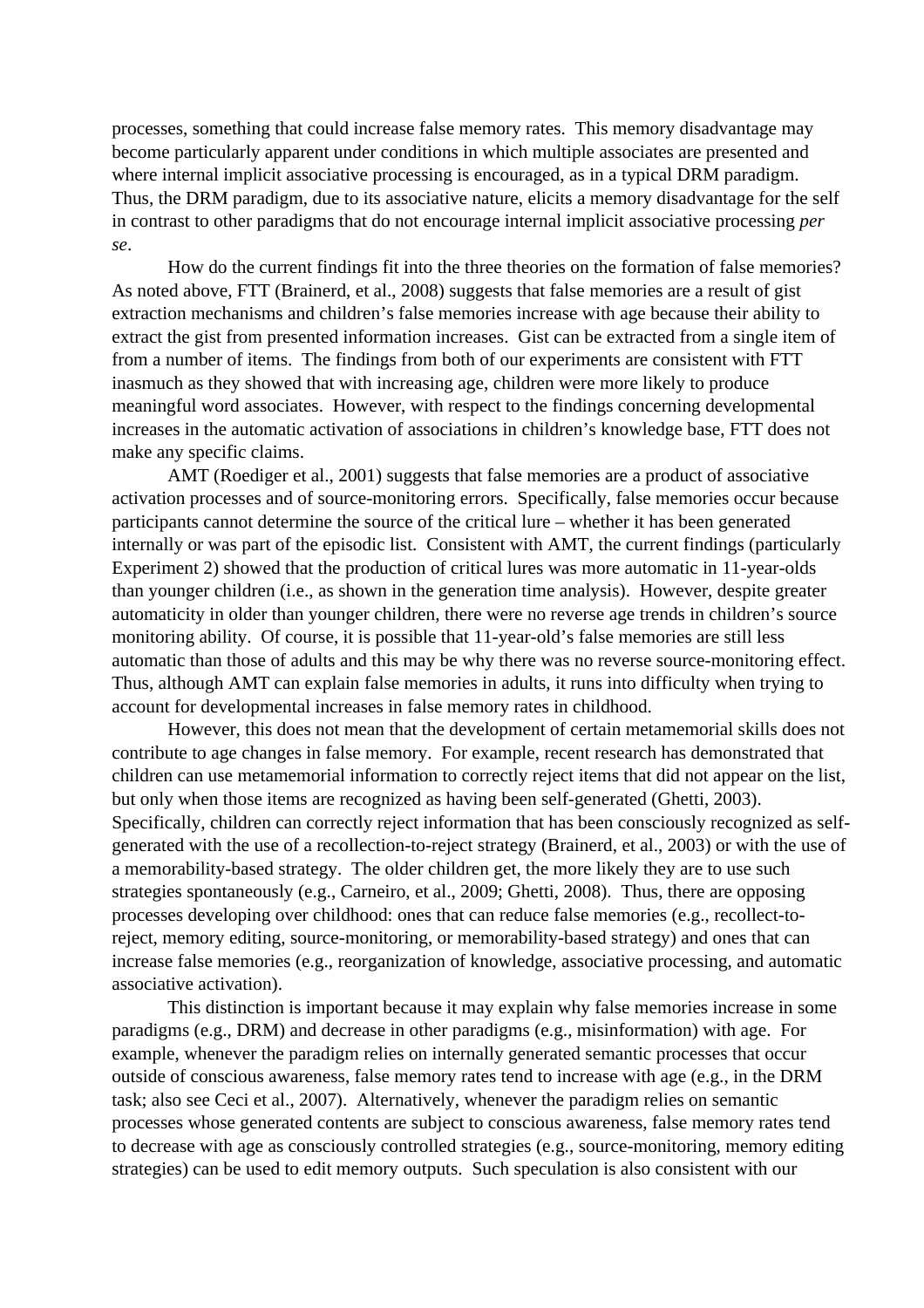findings concerning the role of the self in memory. Specifically, what our research has shown is that the memory advantage typically observed for the self disappears if associative information is generated automatically outside of conscious awareness. When information is remembered as selfgenerated, memory-editing strategies can be used effectively to "correct" output during retrieval. That is, in order to correctly reject a memory that is false, memory for self-generated information may be a prerequisite.

Finally, AAT (Howe et al., 2009b) suggests that children's false memories are a product of associative activation processes. Children's false memories increase with age both because of changes in children's knowledge base (addition of new concepts and semantic relations, knowledge reorganization) and changes in the automaticity of associative activation. Altogether, the current findings fit well with AAT's claims that age increases in false memory development involve both domain specific (growth and reorganization of children's knowledge base) and domain general (increased automaticity of processing) developments.

The present experiments are a first step toward realizing a more complete theory of the changes in the content and structure of children's knowledge base, the age-related changes in the automaticity of conceptual processing within this knowledge base, and how these factors conjoin to bring about the development of memory illusions. We have reintroduced one measurement tool (in Experiment 1) based on some of Hall's (1969) earlier work and introduced a new paradigm (Experiment 2), one based on modifications of the DRM procedure, that can be used to investigate these developments. Using these novel procedures, we have been able to conclude that children's knowledge base of conceptual representation and the associative connections among related concepts are present and continue to develop from a very early age. This knowledge base of associative relations is domain specific and is gradually refined and changed with age, changes that are consistent with what we know from recent neurodevelopmental research and from studies that have used child-normed associative word lists. In addition, there are increases in the automaticity with which these concepts are activated, increases that also help explain the developmental changes in false memory production. Overall, conditions that encourage associative processing, such as in a DRM paradigm, can lead to developmental increases in false memory generation as children's knowledge representation changes with age and associative processing becomes increasingly spontaneous and automatic. It would seem that the DRM paradigm and its many modifications represents not just a powerful research tool to study false memory illusions and their development, but also affords us greater insight into children's memory organization and the development of automatic processes children use when activating and accessing mental representations.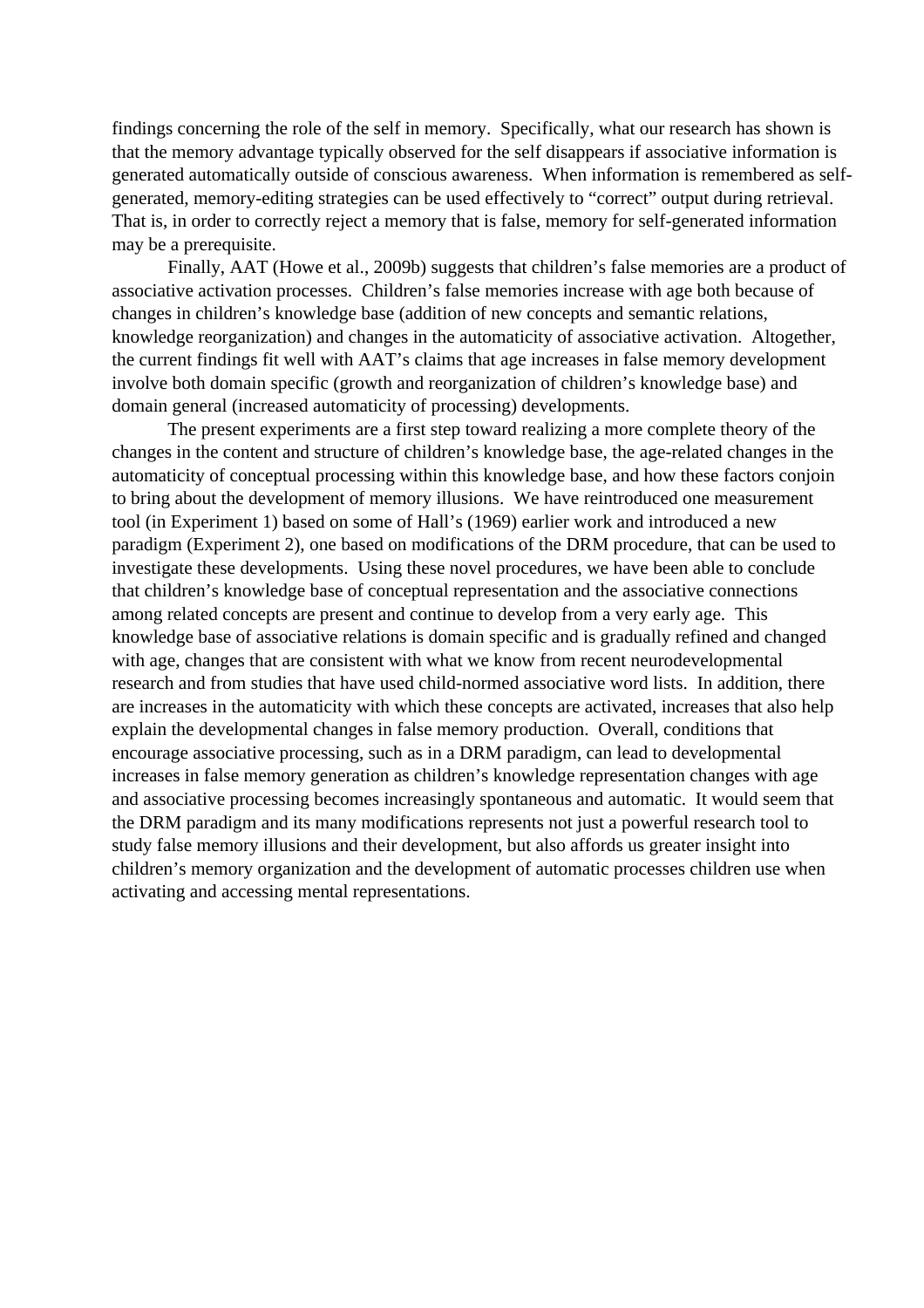#### **References**

- Anastasi, J. S., & Rhodes, M. G. (2008). Examining differences in levels of false memories in children and adults using child-normed lists. *Developmental Psychology, 44*, 889-894.
- Bjorklund, D. F. (1987). How changes in knowledge base contribute to the development of children's memory. *Developmental Review*, *7*, 93-130.
- Bjorklund, D. F. (2005). *Children's thinking: Developmental and individual differences* (4th edition). Belmont, CA: Wadsworth/Thompson.
- Brainerd, C. J., Forrest, T. J., Karibian, D., & Reyna, V. F. (2006). Development of the falsememory illusion. *Developmental Psychology*, *42*, 962-979.
- Brainerd, C. J., Reyna, V. F., & Ceci, S. J. (2008). Developmental reversals in false memory: A review of data and theory. *Psychological Bulletin, 134*, 242-382.
- Brainerd, C. J., Reyna, V. F., Wright, R., & Mojardin, A. H. (2003). Recollection rejection: Falsememory editing in children and adults. *Psychological Review*, *110*, 762-784.
- Carneiro, P., Albuquerque, P., Fernandez, A., & Esteves, F. (2007). Analyzing false memories in children with associative lists specific for their age. *Child Development, 78*, 117-1185.
- Carneiro, P., Fernandez, A., & Dias, A. R. (2009). The influence of theme identifiability on false memories: Evidence for age-dependent opposite effects. *Memory & Cognition*, *37*, 115- 129.
- Ceci, S. J., Papierno, P. B., & Kulkofsky, S. (2007). Representational constraints on children's suggestibility. *Psychological Science, 18*, 503-509.
- Ceci, S. J., Ross, D. F., & Toglia, M. P. (1987). Suggestibility of children's memory: Psycholegal implications. *Journal of Experimental Psychology: General, 116*, 38-49.
- Craik, F. I. M. (2006). Brain-behavior relations across lifespan: A commentary. *Neuroscience and Biobehavioral Reviews, 30*, 885-892.
- Craik, F. I. M., & Bialystok, E. (2006). Cognition throughout the lifespan: mechanisms of change. *Trends in Cognitive Sciences, 10*, 131-138.
- Cronin, V. S. (2002). The syntagmatic-paradigmatic shift and reading development. *Journal of Child Language, 29*, 189-204.
- Deese, J. (1959). On the prediction of occurrence of certain verbal intrusions in free recall. *Journal of Experimental Psychology*, *58*, 17-22.
- Dewhurst, S. A., Pursglove, R. C., & Lewis, C. (2007). Story contexts increase susceptibility to the DRM illusion in 5-year-olds. *Developmental Science, 10,* 374-378.
- Dewhurst, S. A., & Robinson, C. A. (2004). False memories in children: Evidence for a shift from phonological to semantic associations. *Psychological Science, 15,* 782-786.
- Foley, M. A., Durso, F. T., Wilder, A., & Friedman, R. (1991). Developmental comparisons of explicit versus implicit imagery and reality monitoring. *Journal of Experimental Child Psychology, 51,* 1-13.
- Foley, M. A., & Johnson, M. K. (1985). Confusions between memories for performed and imagined actions: A developmental comparison. *Child Development, 56,* 1145-1155.
- Foley, M. A., Johnson, M. K., & Raye, C. L. (1983). Age-related changes in confusion between memories for thoughts and memories for speech. *Child Development, 54,* 51-60.
- Foley, M. A., Passalacqua, C., & Ratner, H. H. (1993). Appropriating the actions of another: Implications for children's memory and learning. *Cognitive* Development, 8, 373-401.
- Gallo, D. A. (2006). *Associative illusions of memory: False memory research in DRM and related tasks*. New York: Psychology Press.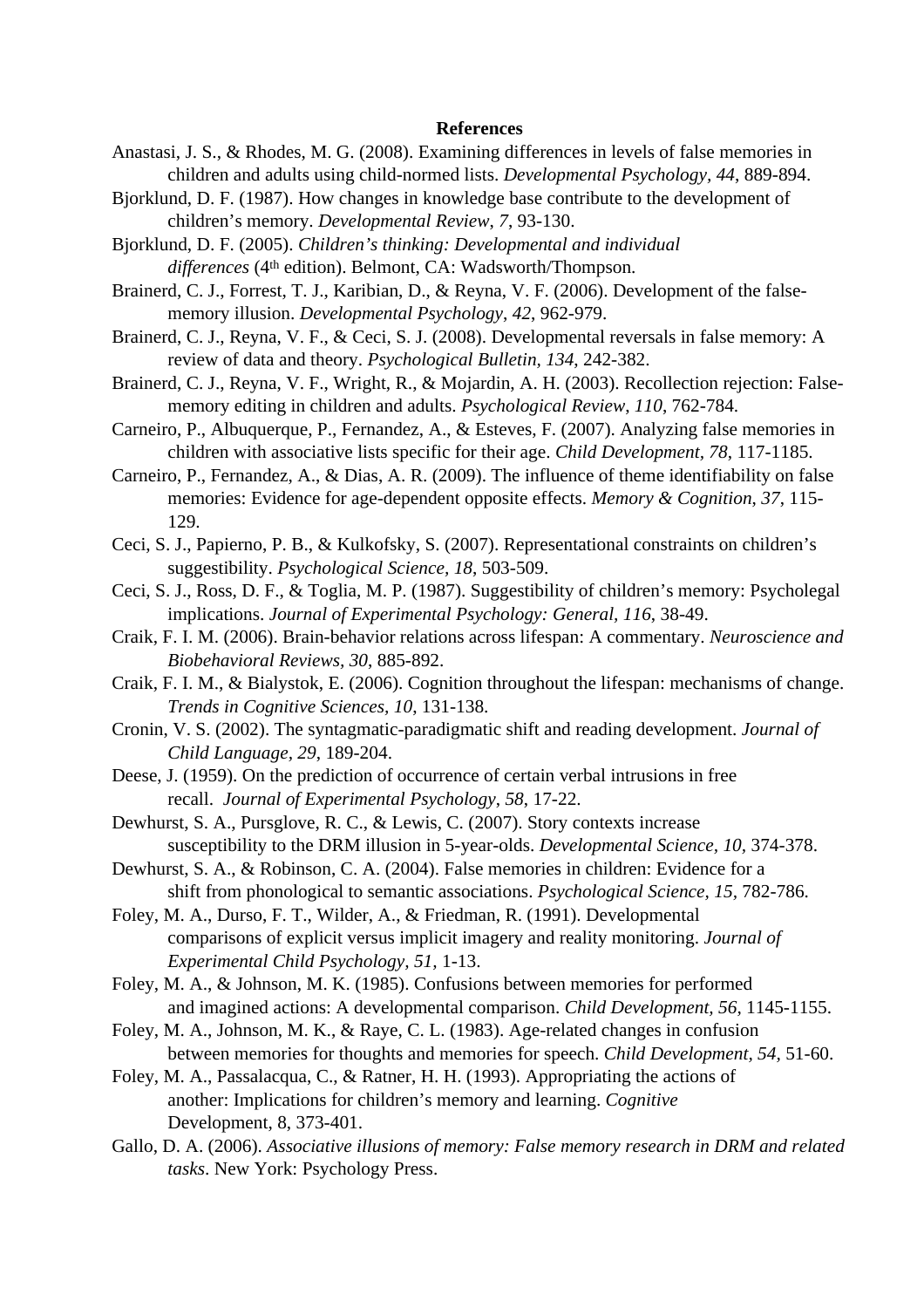- Ghetti, S. (2003). Memory for nonoccurrences: The role of metacognition. *Journal of* Memory and Language, *48*, 722-739.
- Ghetti, S. (2008). Rejection of false events in childhood. A metamemory account. *Current Directions in Psychological Science, 17*, 16-20.
- Hall, J. W. (1969). Errors in word recognition and discrimination by children of two age levels. *Journal of Educational Psychology, 60 (2),* 144-147.
- Howe, M. L. (2000). *The fate of early memories: Developmental science and the retention of childhood experiences*. Washington, DC: American Psychological Association.
- Howe, M. L. (2005). Children (but not adults) can inhibit false memories. *Psychological Science*, *16*, 927-931.
- Howe, M. L., Wimmer, M. C., & Blease, K. (2009a). The role of associative strength in children's false memory illusions. *Memory, 17*, 8-16.
- Howe, M. L., Wimmer, M. C., Gagnon, N., & Plumpton, S. (2009b). An associative activation theory of children's and adults' memory illusions. *Journal of Memory and Language*, *60*, 229-251.
- Johnson, M. K., Hashtroudi, S., & Lindsay, S. D. (1993). Source monitoring. *Psychological Bulletin, 114 (3),* 3-28.
- Kail, R. (1988). Developmental functions for speeds of cognitive processes. *Journal of* Experimental Child Psychology, 45, 281-291.
- Kail, R. (1997). Processing time, imgary, and spatial memory. *Journal of* Experimental Child Psychology, 64, 67-78.
- Kail, R., & Park, Y-S. (1994). Processing time, articulation time, and memory span. *Journal of Experimental Child Psychology, 57*, 339-364.
- Kimball, D. R., & Bjork, R. A. (2002). Influences of intentional and unintentional forgetting on false memories. *Journal of Experimental Psychology: General*, *131*, 116–130.
- Lindsay, D. S., Johnson, M. K., & Kwon, P. (1991). Developmental changes in memory source monitoring. *Journal of Experimental Child Psychology, 52,* 297-318.
- Metzger, R. L., Warren, A. R., Shelton, J. T., Price, J., Reed, A. W., & Williams, D. (2008). Do children "DRM" like adults? False memory production in children. *Developmental Psychology, 44*, 169-181.
- Nelson, K. (1977). The syntagmatic-paradigmatic shift revisited: A review of research and theory. *Psychological Bulletin, 84*, 93-116.
- Nelson, D. L., McEvoy, C. L., & Schreiber, T. A. (1999). The University of South Florida Word Association, Rhyme, and Word Fragment Norms. Available from: http://w3.usf.edu/FreeAssociation.
- Paz-Alonso, P. M., Ghetti, S., Donohue, S. E., Goodman, G. S., & Bunge, S. A. (2008). Neurodevelopmental correlates of true and false recognition. *Cerebral Cortex, 18*, 2208- 2216.
- Roberts, K. P., & Blades, M. (1998). The effects of interacting in repeated events in children's eyewitness memory and source monitoring. *Applied Cognitive Psychology, 12,* 489-503.
- Roediger, H. L., III, Balota, D. A., & Watson, J. M. (2001). Spreading activation and the arousal of false memories. In H. L. Roediger, III, J. S. Nairne, I. Neath, & A. M. Surprenant (Eds.), *The nature of remembering: Essays in honour of Robert G. Crowder* (pp. 95-115). Washington, DC: American Psychological Association.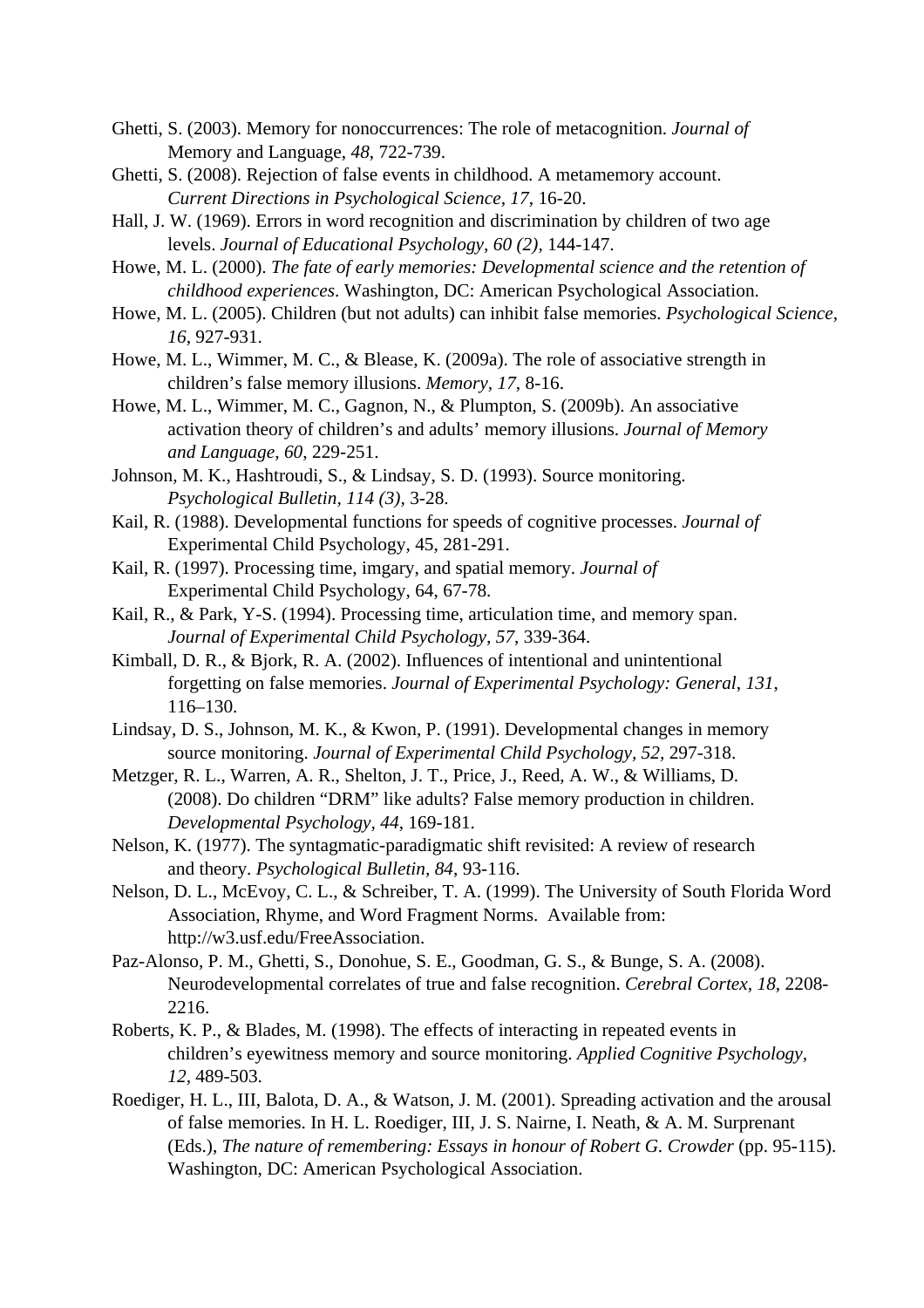- Roediger, H. L., III, & McDermott, K. B. (1995). Creating false memories: Remembering words not presented on lists. *Journal of Experimental Psychology: Learning, Memory, and Cognition*, *21*, 803-814.
- Roediger, H. L., III, Watson, J. M., McDermott, K. B., & Gallo, D. A. (2001). Factors that determine false recall: A multiple regression analysis. *Psychonomic Bulletin & Review*, *8*, 385-407.
- Snodgrass, J. G., & Corwin, J. (1988). Perceptual identification thresholds for 150 fragmented pictures from the Snodgrass and Vanderwart picture set. *Perceptual and Motor Skills, 67,* 3-36.
- Stuart, M., Masterson, J., Dixon, M., & Quinlan, P. (1993-1996). Children's printed word database. Available from: http://www.essex.ac.uk/psychology/cpwd/.
- Underwood, B. J. (1965). False recognition produced by implicit verbal responses. *Journal of Experimental Psychology*, *70*, 122-129.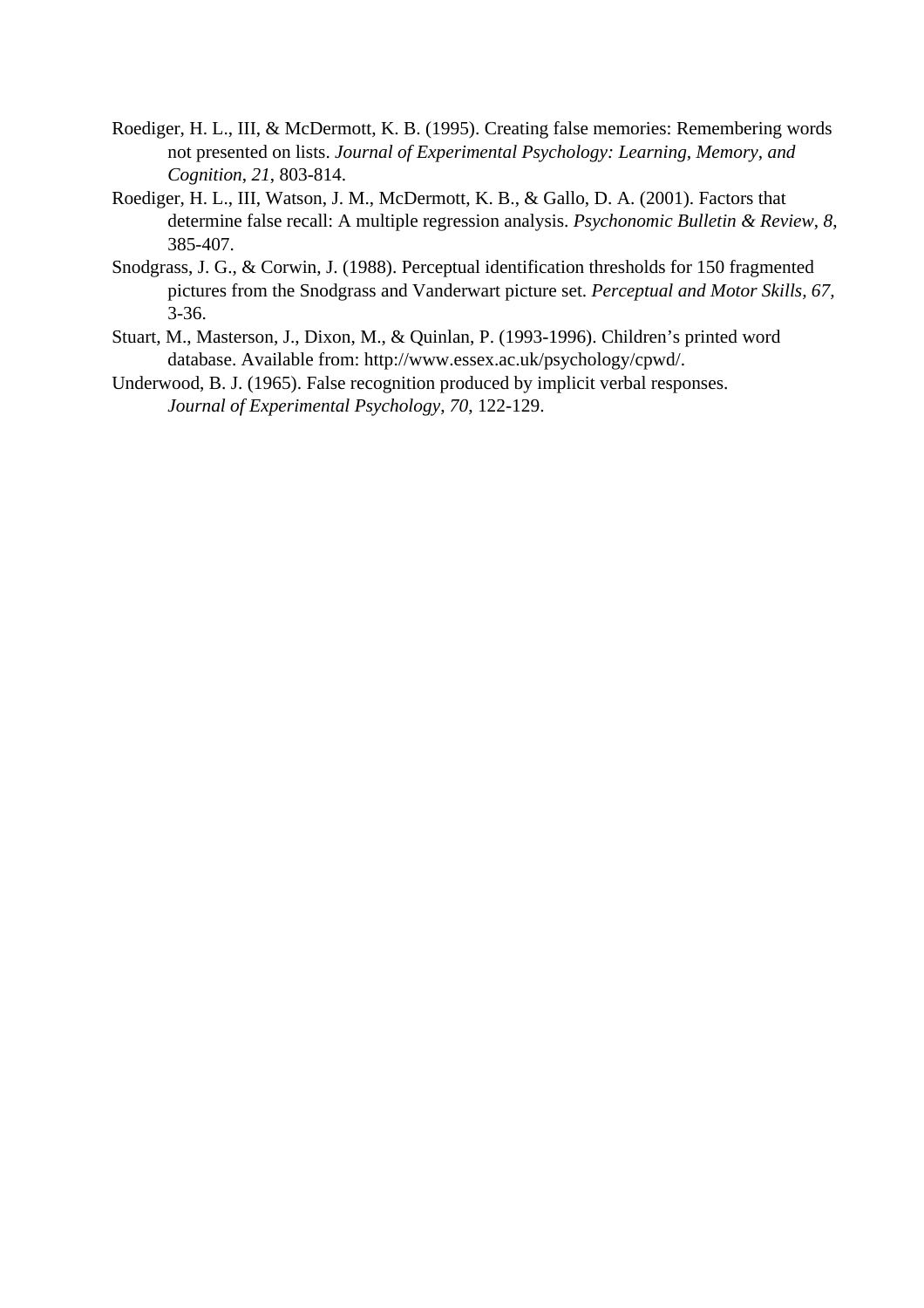# Appendix

Overview of the word lists used in Experiment 2 (taken from Roediger, Watson, McDermott, & Gallo, 2001). Total BAS (backward associative strength: likelihood that the list items elicit the critical lure) and FAS (forward associative strength: likelihood that the critical lure elicits the list items) values refer to the list items and do not include the BAS or FAS of the strongest associate. This is because the latter was not presented. Word Frequency (WF) values obtained from Stuart, Masterson, Dixon, and Quinlan (1993-1996) for each lure, the strongest associate (in parenthesis below), and list items are also presented.

| Critical        | Strongest | List Items | Total BAS | Total FAS | Total WF |
|-----------------|-----------|------------|-----------|-----------|----------|
| Lure            | Associate |            |           |           |          |
| Black           | White     | Gray       | 1.176     | 0.15      | 1054     |
| (360)           | (441)     | Brown      |           |           |          |
|                 |           | Coal       |           |           |          |
|                 |           | Dark       |           |           |          |
|                 |           | Colour     |           |           |          |
| Car             | Vehicle   | Automobile | 2.516     | 0.255     | 338      |
| (714)           | (5)       | Garage     |           |           |          |
|                 |           | Drive*     |           |           |          |
|                 |           | Van        |           |           |          |
|                 |           | Keys       |           |           |          |
| $\texttt{cold}$ | Hot       | Shiver     | 2.737     | 0.022     | 79       |
| (446)           | (479)     | Arctic     |           |           |          |
|                 |           | Frigid     |           |           |          |
|                 |           | Freeze     |           |           |          |
|                 |           | Chilly     |           |           |          |
| Foot            | Toe       | Ankle**    | 1.224     | 0.459     | 462      |
| (135)           | (14)      | Shoe       |           |           |          |
|                 |           | Sandals    |           |           |          |
|                 |           | Sock       |           |           |          |
|                 |           | Hand       |           |           |          |
| Fruit           | Kiwi      | Citrus     | 1.506     | 0.147     | 119      |
| (133)           | (0)       | Pear       |           |           |          |
|                 |           | Berry      |           |           |          |
|                 |           | Vegetable  |           |           |          |
|                 |           | Banana     |           |           |          |
| Lion            | Roar      | Tamer      | 1.206     | 0.446     | 281      |
| (314)           | (122)     | Tiger      |           |           |          |
|                 |           | Mane       |           |           |          |
|                 |           | Fierce     |           |           |          |
|                 |           | Den        |           |           |          |
| Mountain        | Climber   | Hill       | 1.418     | 0.428     | 546      |
| (173)           | (5)       | Climb      |           |           |          |
|                 |           | Molehill   |           |           |          |
|                 |           | Peak       |           |           |          |
|                 |           | Valley     |           |           |          |
| Shirt           | Blouse    | Sleeves    | 1.366     | 0.416     | 162      |
| (32)            | (3)       | Collar     |           |           |          |
|                 |           | Shorts     |           |           |          |
|                 |           | Button     |           |           |          |
|                 |           | Pants      |           |           |          |
| Sleep           | Nap       | Doze       | 2.972     | 0.255     | 823      |
| (557)           | (14)      | Bed        |           |           |          |
|                 |           | Awake      |           |           |          |
|                 |           | Snooze     |           |           |          |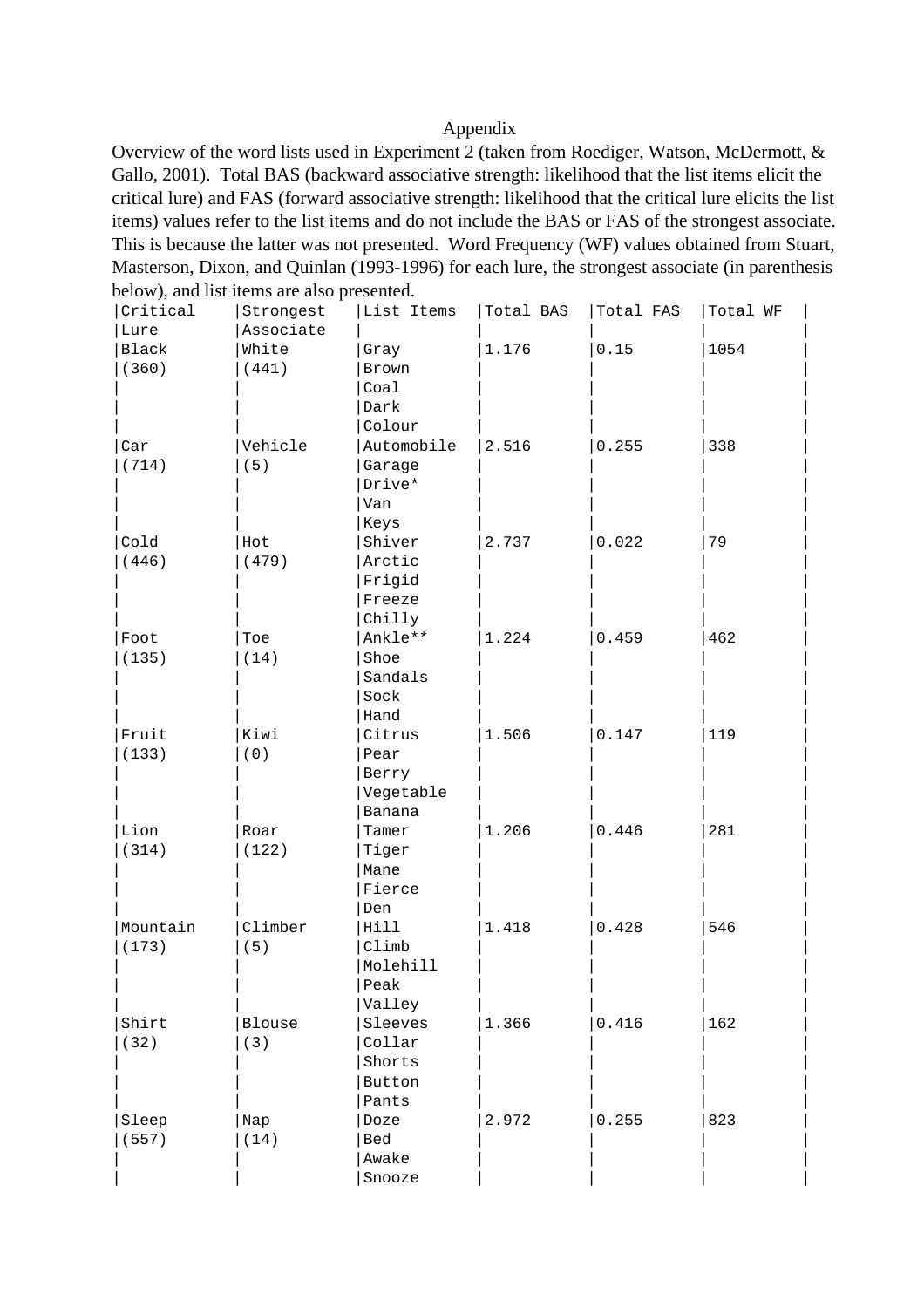|      |       | Slumber |       |       |     |
|------|-------|---------|-------|-------|-----|
| Soft | Hard  | Loud    | 1.353 | 0.018 | 187 |
| 160) | (471) | Tender  |       |       |     |
|      |       | Fluffy  |       |       |     |
|      |       | Pillow  |       |       |     |
|      |       | Downy   |       |       |     |

\*The item "sedan" was replaced with the word "drive", which is more appropriate for British children.

\*\* The item "inch" was replaced with the word "ankle", which is more appropriate for children in this age range.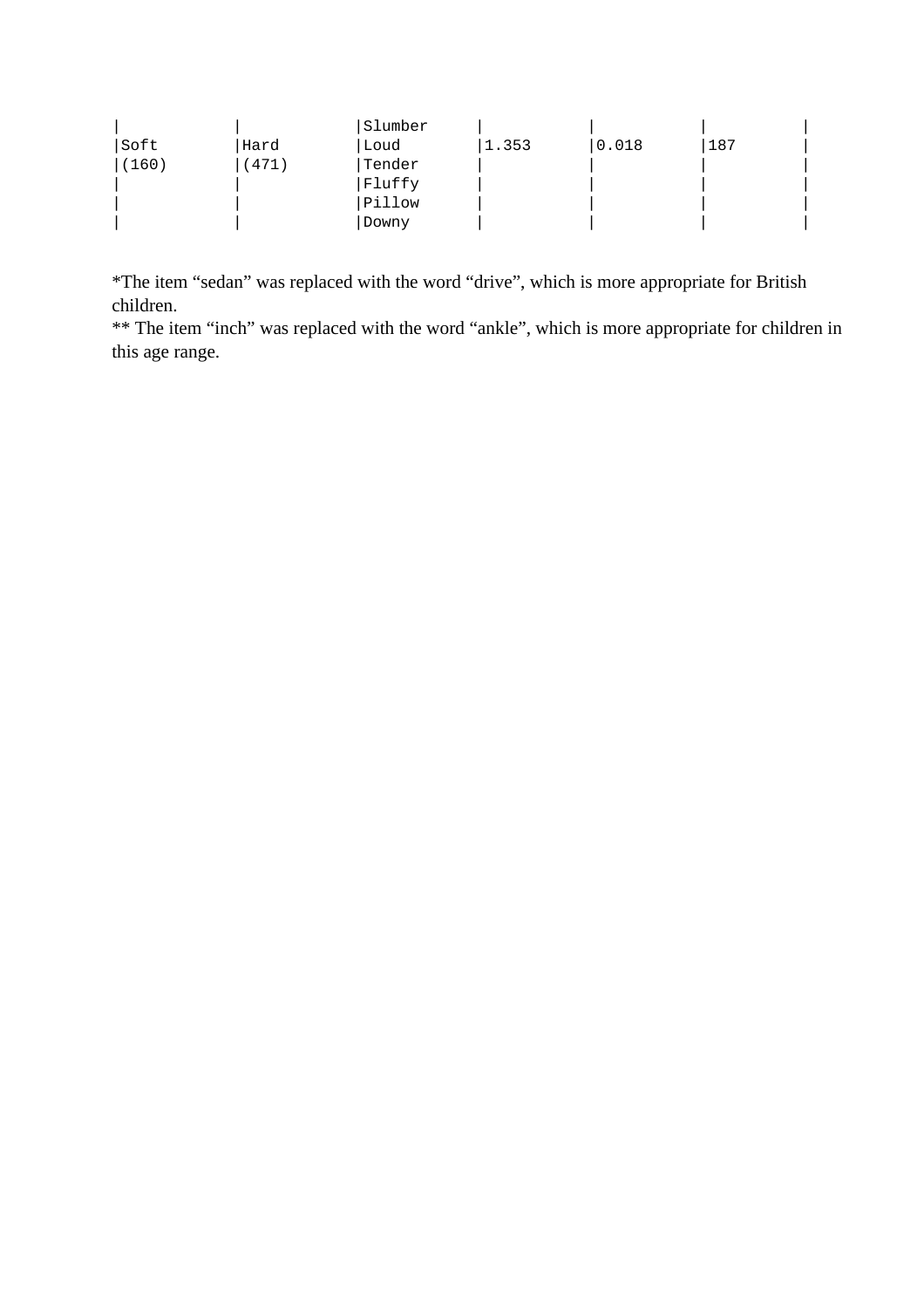#### Footnotes

<sup>1</sup>The syntagmatic-paradigmatic shift is also dependent on the grammatical type of a word, where nouns produce a high-rate of paradigmatic responses but adjectives and verbs produce lower rates.

<sup>2</sup>The words were chosen in order to have a variety of non-associated nouns, verbs and adjectives and so that the strongest associate, according to the Nelson, McEvoy, and Schreiber (1999) norms, was associated with the stimulus word on any relational dimension (5 antonyms, 5 entity, 4 situational, 3 synonyms, and 3 taxonomy) according to the Wu and Barsalou (2007) norms (cf. Brainerd, Reyna, & Ceci, 2008). Out of the 20 items, 10 were from the DRM paradigm that fitted into those criteria - 5 critical lures and 5 strongest backward associates to a critical lure. Importantly, the words were chosen according to word frequency values of children's vocabulary form the Stuart, Masterson, Dixon, and Quinlan's (1993-1996) word frequency norms that contain norms of British children's printed vocabulary over the primary school.

<sup>3</sup>Each recognition task differed in the individually self-generated words from child to child. <sup>4</sup>When reaction times were analysed separately for the critical lures generated, we found a trend in the same direction ( $p = .08$ ). However, because younger children produced significantly fewer critical lures than older children (9 5-year-olds; 17 7-year-olds; 20 11-year-olds), the Ns were skewed and age effects were reduced.

<sup>5</sup>This is most likely to be a result of older children being more likely to produce the critical lure beforehand in the production paradigm. That is, if they produced the critical lure themselves, it was replaced with the strongest associate as a critical lure in the recognition paradigm. Thus, at recognition younger children were presented with more critical lures and fewer strongest associates whereas older children were presented with fewer critical lures and more, strongest associates reducing the probability of eliciting a false response for older children.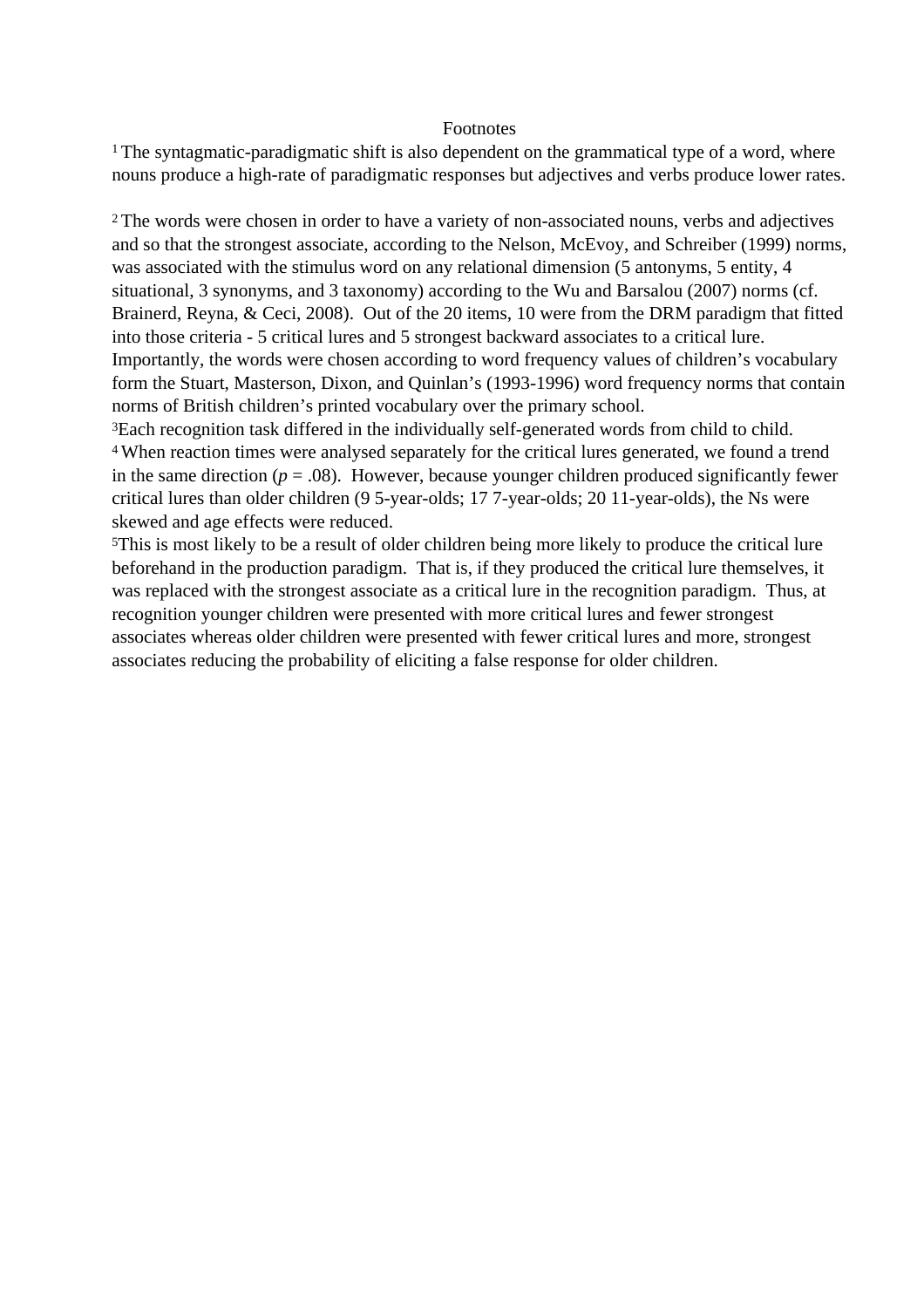Table 1. Children's syntagmatic and paradigmatic responses as a function of age group (SDs in parentheses).

| Age Group        | Syntagmatic                   | Paradigmatic               |
|------------------|-------------------------------|----------------------------|
| 5-year-olds      | $\vert .39 \vert (.16) \vert$ | $\vert .59 \; (.17) \vert$ |
| 7-year-olds      | $\vert .33 \vert (.21)$       | $\vert .67 \; (.21) \vert$ |
| $ 11$ -year-olds | $\vert .23 \vert (.14)$       | $1.78$ (.12)               |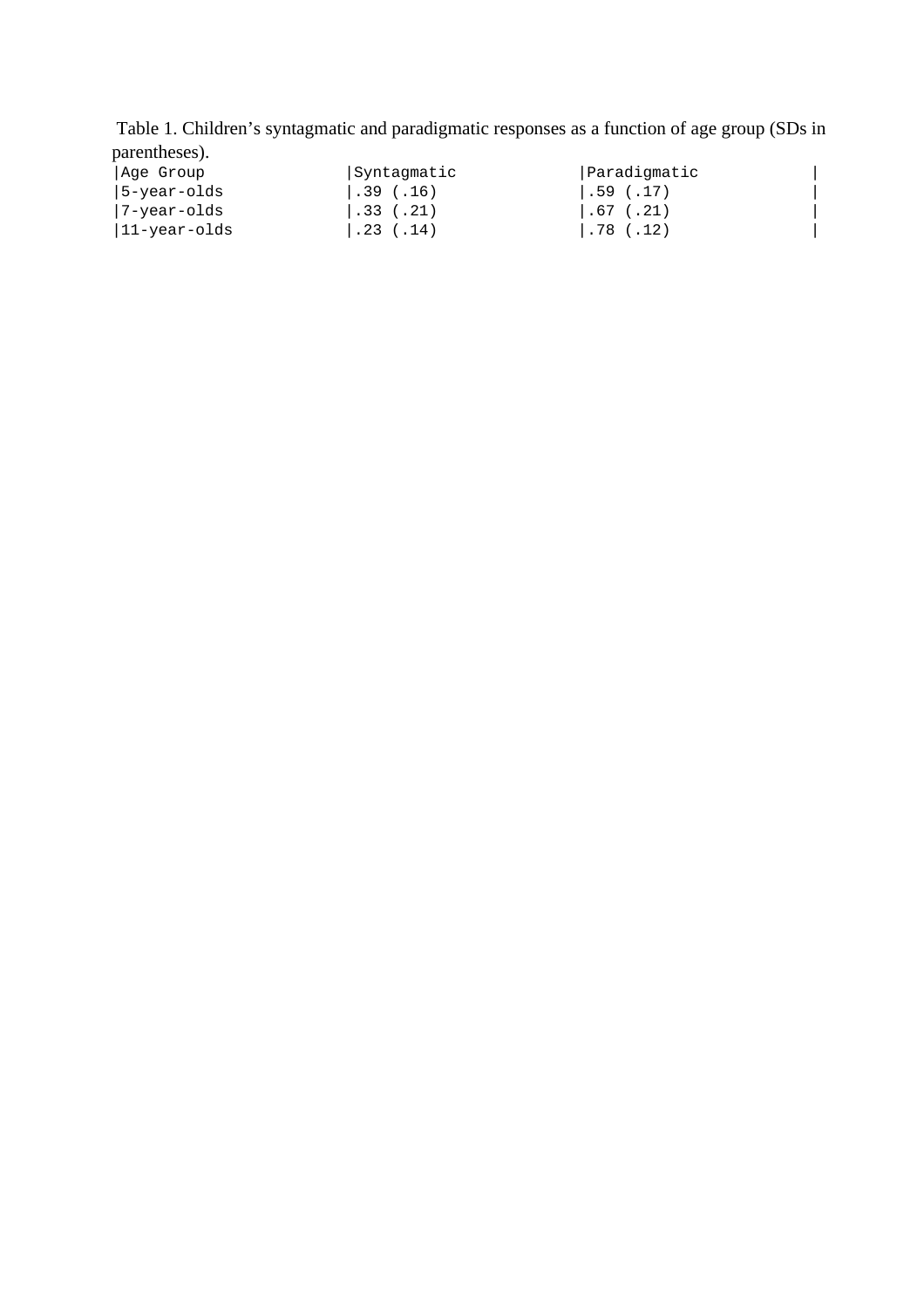Table 2. Children's reaction times (seconds) for generating meaningful word associates as a function of age group (SDs in parentheses).

| Age Group        | Reaction Time |
|------------------|---------------|
| 5-year-olds      | 3.40(1.10)    |
| 7-year-olds      | 2.51(0.85)    |
| $ 11$ -year-olds | 1.16( .45)    |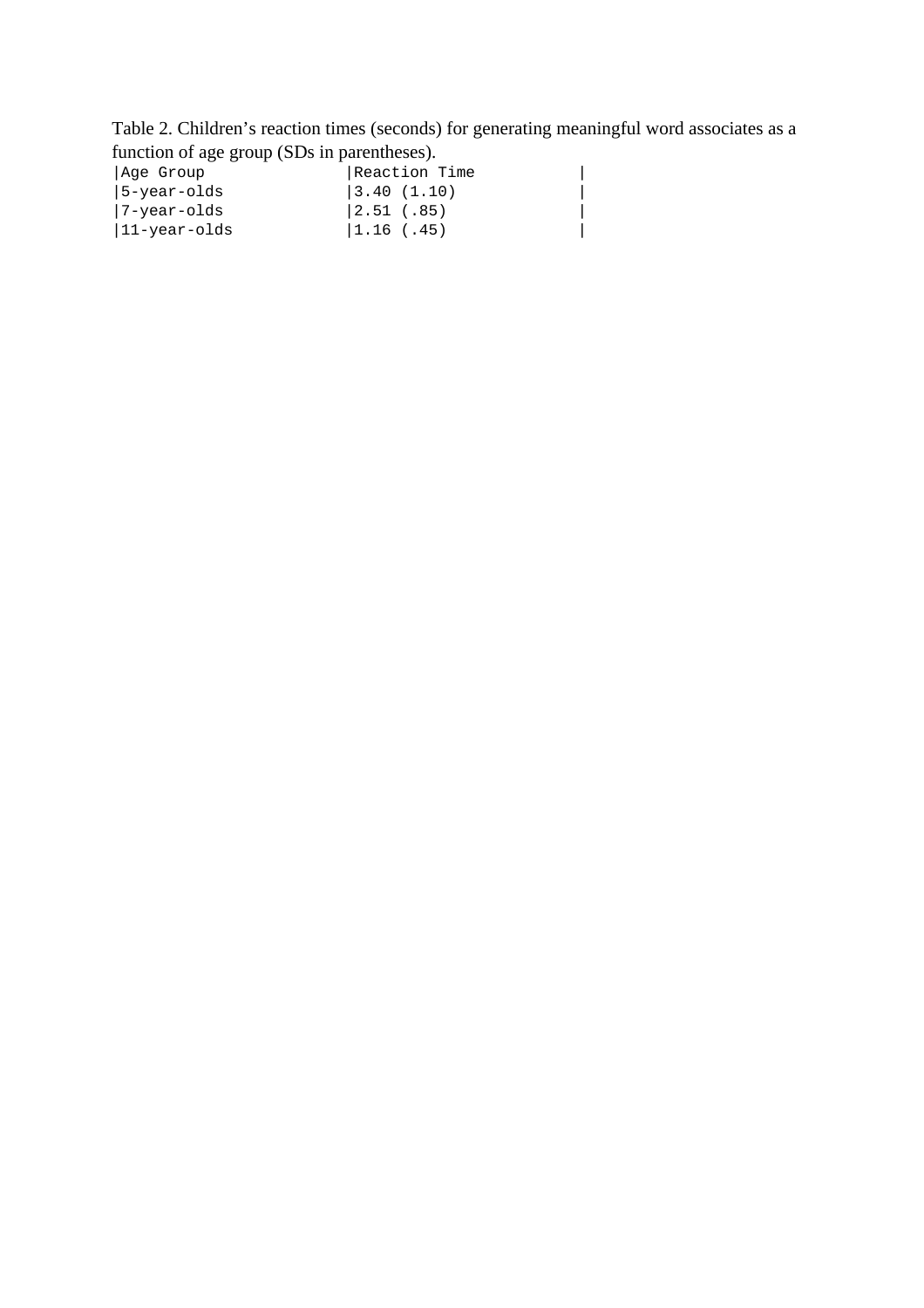Table 3. Children's source-errors: Mean overestimation of self (items recognized as generated by themselves that were in reality other generated) and other (items that were recognized as generated by the other that were in reality generated by themselves) responses (SDs in parentheses).

| Age Group    | Overestimation Self     | Overestimation Other       |  |
|--------------|-------------------------|----------------------------|--|
| 5-year-olds  | 1.17(0.18)              | $\vert .2$ (.13)           |  |
| 7-year-olds  | $\vert .07 \vert (.12)$ | $\vert .12 \; (.10) \vert$ |  |
| 11-year-olds | $.04$ (.05)             | $1.05$ (.05)               |  |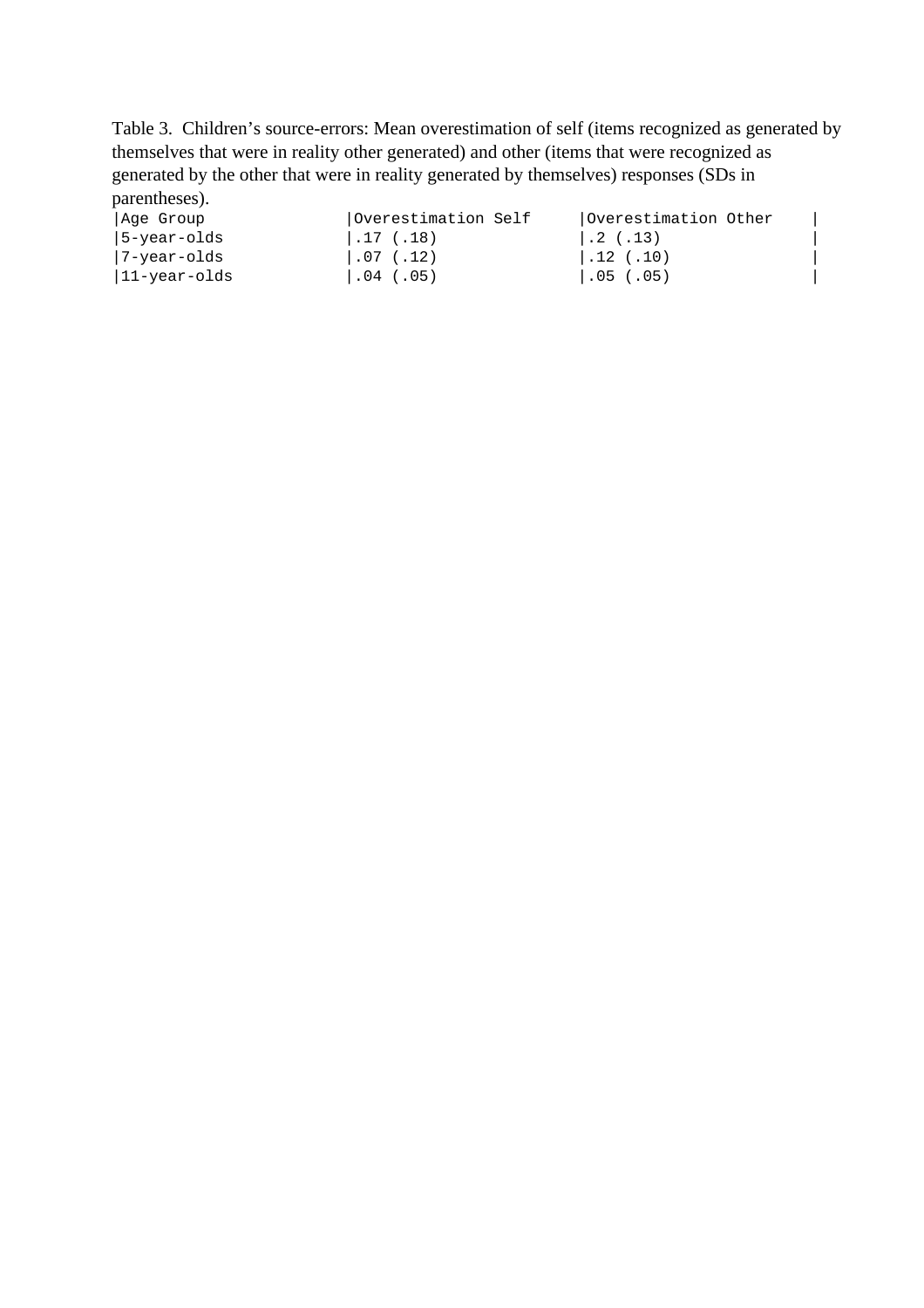Table 4. Reaction times (RT, seconds) for self-generated meaningful and non-meaningful items (SDs in parentheses).

| Age Group        | RT Meaningful | RT Non-Meaningful |
|------------------|---------------|-------------------|
| 5-year-olds      | 4.11(2.50)    | 6.52(2.69)        |
| 7-year-olds      | 3.28(2.86)    | $ 5.04 \t(5.86)$  |
| $ 11$ -year-olds | 1.48(0.87)    | 4.06(3.44)        |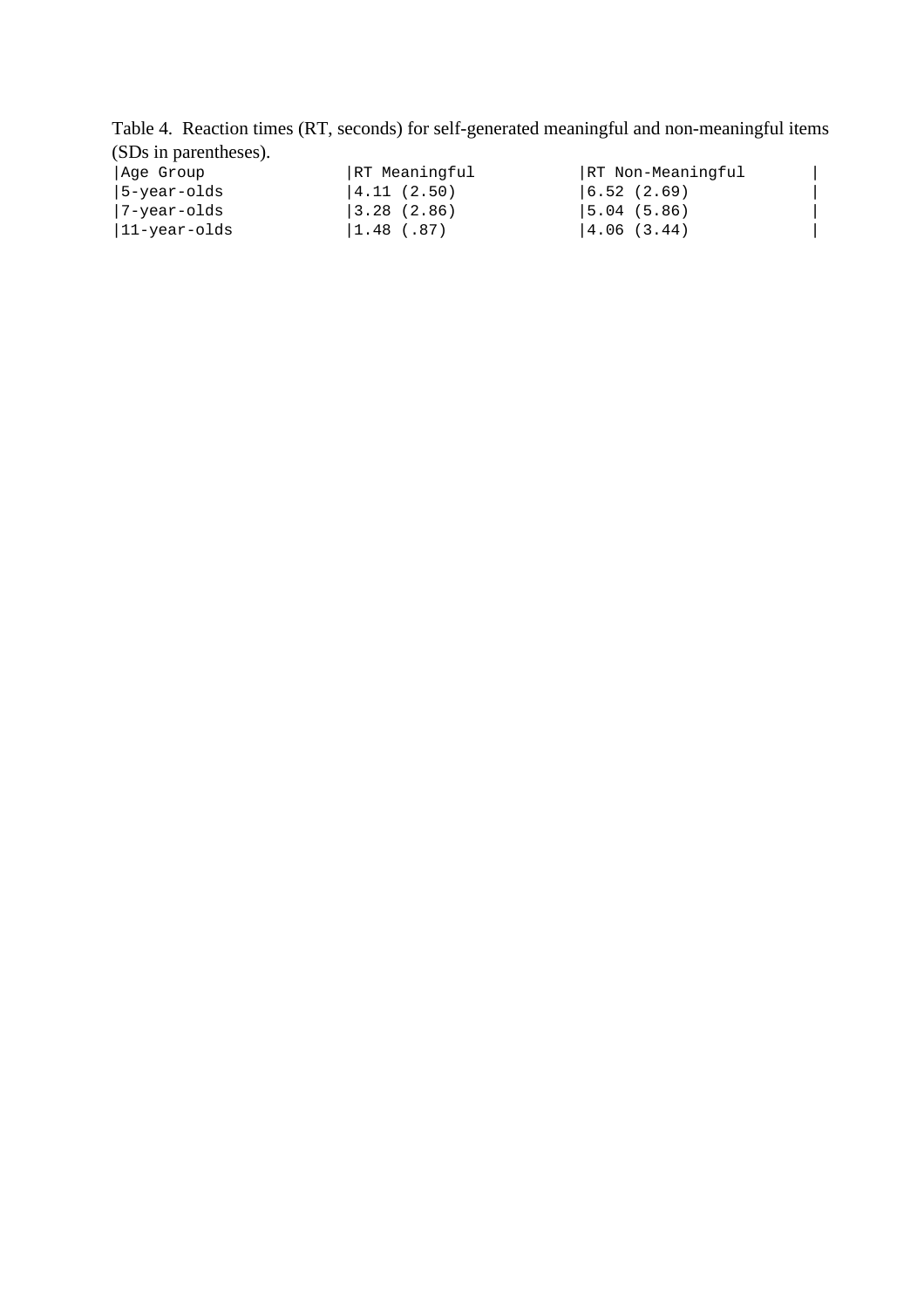Table 5. Mean correct recognition of self-generated items and source-errors (judging an item as other-generated) plus mean correct recognition of self-generated lures and source errors ( $N = 46$ ) (SDs in parentheses).

| Age Group                      |                            |                               | Self-Generated Source-Errors  Self-Generated Source-Errors |                               |  |
|--------------------------------|----------------------------|-------------------------------|------------------------------------------------------------|-------------------------------|--|
|                                | lItems                     |                               | Lures (N = 46)  (N = 46)                                   |                               |  |
| 5-year-olds                    | $\vert .67 \; (.16) \vert$ | $\vert .31 \vert (.24) \vert$ | $1.88$ (.19)                                               | $\vert .44$ (.31)             |  |
| 7-year-olds                    | $1.76$ (.17)               | $1.18$ (.19)                  | $1.69$ (.33)                                               | $\vert .35 \vert (.35) \vert$ |  |
| $ 11 - year - olds $ .91 (.78) |                            | $1.22$ (.19)                  | 1.93(0.23)                                                 | 1.30(0.27)                    |  |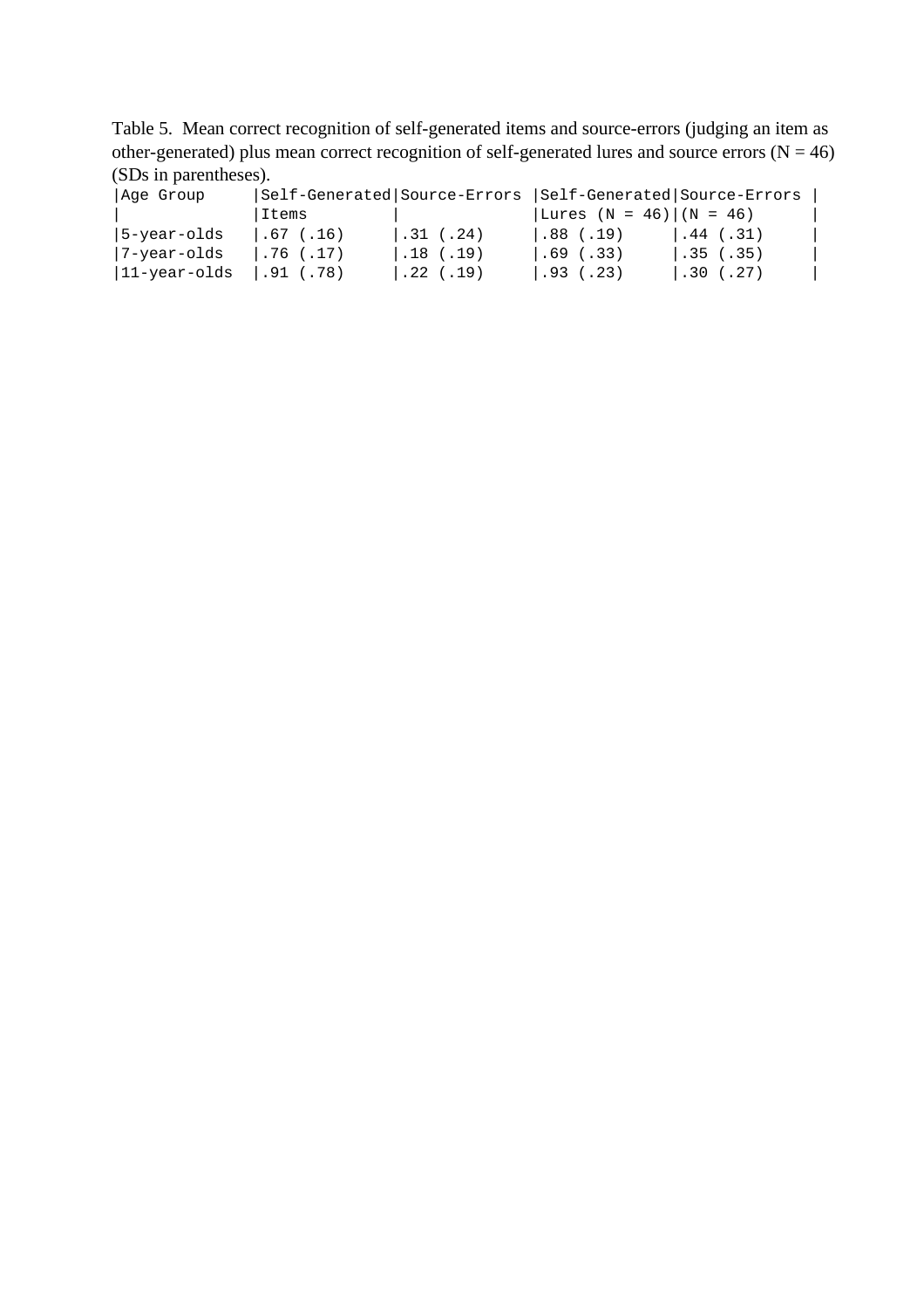# **Figure Captions**

- Figure 1. Children's mean correct recognition and correct recognition plus attribution for self- and other-generated items.
- Figure 2. Children's production of the critical lure, strongest associate, related item, and unrelated item as a function of age.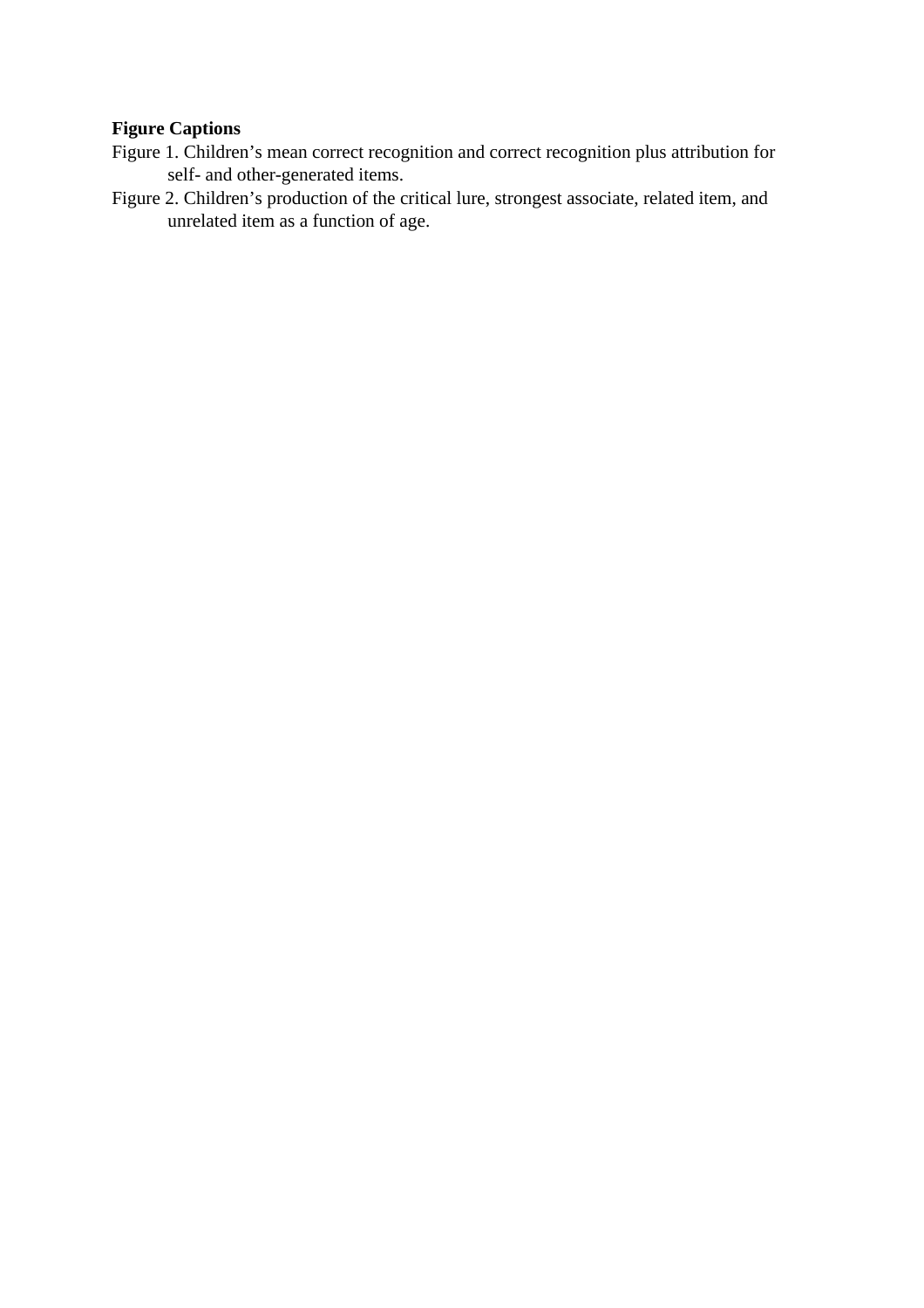